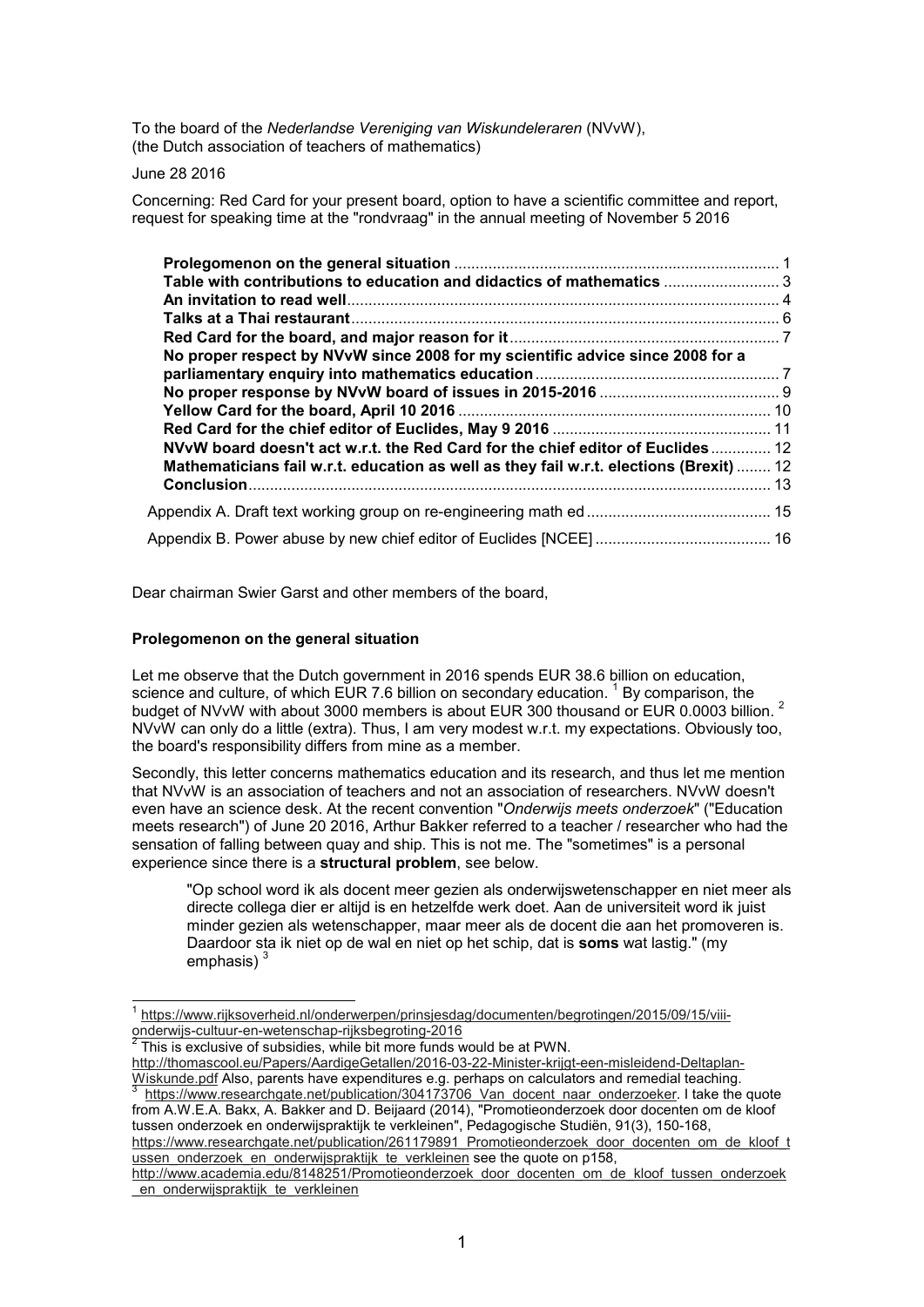#### Thirdly, Arthur Bakker also observed:

"Het idee was dat docentervaring een voorsprong zou bieden ten opzichte van van jongere promovendi, maar de docentonderzoekers moesten gezien hun betaachtergrond nog leren om sociaalwetenschappelijk onderzoek te doen (Knippels et al., 2008)." (Bakx, Bakker, Beijaard 2014, p163) <sup>4</sup>

Bakx et al. (2014) refer to beta-education in general and they also include mathematics in this, <sup>5</sup> but **they do not refer** to my "*Elegance with Substance*" (EWS) (2009, 2015).  $^6$  I am a teacher of mathematics and do research on mathematics education not in a Ph.D. programme, so they may claim that I am not in the scope of their study. However, this would confuse the issue of scope with the issue of using the relevant literature. EWS is not only relevant but shows *also*:

- that mathematicians are trained for *abstraction* and not for empirical research,
- that mathematicians have not even learned to *observe* (apart from social science and statistical techniques),
- that this first training on abstraction apparently cannot be unlearnt easily, not even in the training for teacher (whence there is educational reliance on 5000 years of tradition of notobserving).

Thus, the problem of mismatch is larger, and **structural**, and differs in quality and size from what Bakker cs. and the quoted teacher / researcher stated and likely were aware of. In the future there could also be Academic Schools, like Academic Hospitals where practice, research and training are integrated, also hopefully with a **Simon Stevin Institute** (SSI).

Fourthly, let me mention that a modern army has perhaps 10% soldiers operational in the field while the bulk of perhaps 90% is control and support. Dutch defence has 58,800 thousand persons, of which 16,900 civilians and 41,900 military. <sup>7</sup> "Military" however doesn't mean *field operation*. The Dutch air force has 8,077 persons and 6,572 "military", but only 83 planes and 77 helicopters. <sup>8</sup> This means 41 people per craft. One doesn't assume that air combat means combat with similar 41 enemies *within* each aircraft. Thus pilots are few and receive support. If education were organised in military style, then teachers would lose the professional responsibility and freedom to design their own lessons, and they would execute run-of-the-mill courses designed by a central command, as indeed happens at some educational facilities. Let us not be too pious on this: many school teams want colleagues to stick to the textbook, e.g. when there are parallel classes, and many teachers stick to the textbook anyway because this seems better for students. However, my main point is that the current organisation of education is problematic, whence my proposal since 2008 has been a national reorganisation into a Simon Stevin Institute (**SSI**). SSI is proposed to combine the advantages of collaboration with the advantages of teacher responsibility. It would be open and democratic and based in science (while research is also open-minded), and thus SSI would provide support and an environment for communication. I am greatly amazed that since 2008 nobody showed interest in SSI.

Fifthly, there was the referendum on the Brexit of June 23 2016. "*Elegance with Substance"* explains that mathematicians fail w.r.t. education in the same manner as w.r.t. the global financial crisis  $10$  or the theory of democracy, like now the referendum on the Brexit.  $11$  The notion that **abstract thinking mathematicians are a risk when dealing with reality** provides a perspective on more issues, and mathematics education is a key issue.

Sixthly, there is the following table (or section in this paper) with my contributions to education and didactics of mathematics. This doesn't imply that anyone agrees with these contributions.

 4 http://www.fisme.uu.nl/tdb/fulltext/knippels\_ea\_2008.pdf

<sup>5</sup> https://boycottholland.wordpress.com/2015/10/02/pierre-van-hiele-and-gerald-goldin-2

<sup>6</sup> http://thomascool.eu/Papers/Math/Index.html

<sup>7</sup> https://www.defensie.nl/overdefensie/inhoud/feiten-en-cijfers

<sup>8</sup> https://www.defensie.nl/downloads/brochures/2015/12/15/kerngegevens-defensie<br>9 http://themaseeel.eu/Penere/AerdiaeCetallen/Indox.html.ond

http://thomascool.eu/Papers/AardigeGetallen/Index.html and

https://boycottholland.wordpress.com/2015/10/31/the-power-void-in-mathematics-education

http://www.ams.org/notices/201105/rtx110500699p.pdf

<sup>11</sup> https://boycottholland.wordpress.com/2016/04/22/referenda-tend-to-be-silly-and-dangerous-see-thebrexit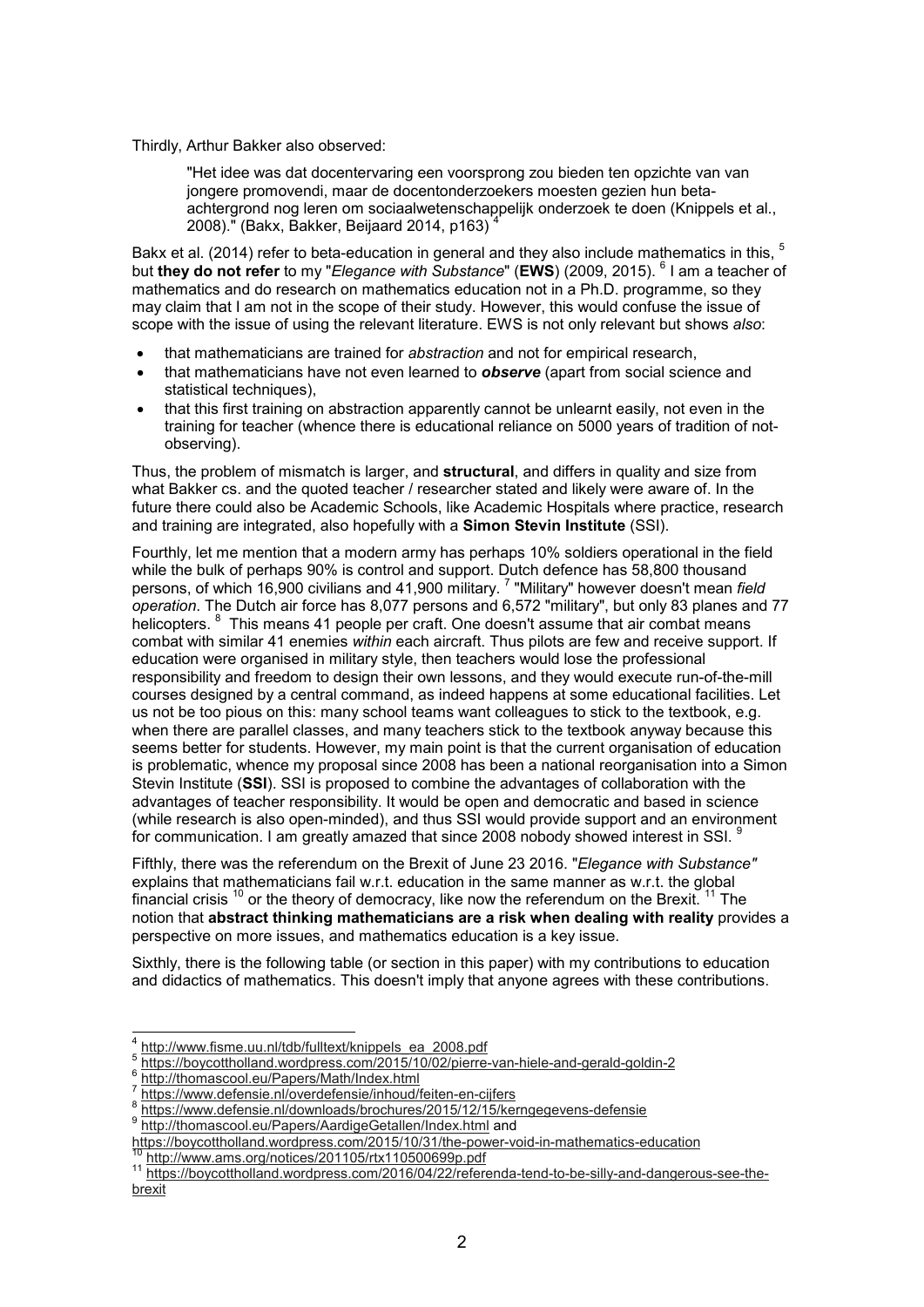|  |  | Table with contributions to education and didactics of mathematics |
|--|--|--------------------------------------------------------------------|
|  |  |                                                                    |

| Year                      | <b>Items</b>                                                                                                                                                                                                                                                                                                                                                                                                                                                                                            |
|---------------------------|---------------------------------------------------------------------------------------------------------------------------------------------------------------------------------------------------------------------------------------------------------------------------------------------------------------------------------------------------------------------------------------------------------------------------------------------------------------------------------------------------------|
| 1981 draft,<br>2007, 2011 | Book "A Logic of Exceptions" (ALOE), in 2007 extended with the paradox on<br>division by zero and algebraic approach to the derivative <sup>12</sup>                                                                                                                                                                                                                                                                                                                                                    |
| 2008                      | Long list of issues, and advice also as econometrician for an enquiry by<br>parliament into mathematics education. <sup>13</sup> Notion of a "Simon Stevin Institute". <sup>14</sup><br>Trig rerigged (with xur and yur, later also archi, see COTP). <sup>15</sup>                                                                                                                                                                                                                                     |
| 2009, 2015                | Book "Elegance with Substance" (EWS): translates and extends the above. <sup>16</sup><br>Rejection of the KNAW 2009 report on arithmetic education, for neglecting the<br>analysis of 2008 (notably on fractions and diagnosis on "mathematics").                                                                                                                                                                                                                                                       |
| 2011                      | Book "Conquest of the Plane" (COTP), proof of concept of EWS. The notion of<br>"named lines" as missing link in didactics. Notion of "Neoclassical mathematics<br>for the schools". <sup>17</sup> Draft on infinity, see FMNAI 2015. Paper "Brain research and<br>mathematics education: some comments", see SMOJ or FMNAI.                                                                                                                                                                             |
| 2012                      | Book "Een kind wil aardige en geen gemene getallen" (EKWA). <sup>18</sup> Notion of<br>"Tellen en rekenen met tig" (booklet 2015). Notion of Dutch or English as dialects<br>of mathematics. <sup>19</sup> Extended draft on infinity. Book: "The Simple Mathematics of<br>Jesus" (SMOJ). <sup>20</sup> Comment: "David Tall versus EWS en COTP". <sup>21</sup>                                                                                                                                         |
| 2013                      | Letter on cTWO. <sup>22</sup> Paper "Pas op met wiskunde over verkiezingen" (beware of<br>mathematics about elections). 23                                                                                                                                                                                                                                                                                                                                                                              |
| 2014                      | Paper "Pierre van Hiele, David Tall and Hans Freudenthal: Getting the facts<br>right". <sup>24</sup> Paper "Education, division & derivative: Putting a Sky above a Field or a<br>Meadow". <sup>25</sup> Identification of the collective breach of integrity, in relation to EWS<br>and also the KNAW 2009 report. <sup>26</sup>                                                                                                                                                                       |
| 2015                      | Books "Foundations of Mathematics. A Neoclasssical Approach to Infinity"<br>(FMNAI). <sup>27</sup> Book "A child wants nice and no mean numbers" (CWNN). <sup>28</sup> Use of<br>$H = -1$ . Identification of the breach of integrity of science by Jan van de Craats<br>and Ben Wilbrink. <sup>29</sup> Discovery of the fatal flaw in the KNAW 2009 report on<br>arithmetic education, namely the neglect of preparation for algebra. <sup>30</sup> Statement<br>of a general theory of knowledge. 31 |
| 2016                      | Letters to NRO, VOR and teacher trainers, KNAW and CPB. 32 Didactics of<br>quadratic functions. 33 Correction on fail and success rates. 34                                                                                                                                                                                                                                                                                                                                                             |

 $\overline{a}$ <sup>12</sup> http://thomascool.eu/Papers/ALOE/Index.html

 $\frac{13}{14}$  http://thomascool.eu/Thomas/Nederlands/Wetenschap/Artikelen/2008-04-17-WiskundeOnderwijs.pdf<br> $\frac{14 \text{ http://thomascool.eu/Thomas/Mederlande/Metencaban/Artikelen/2008-44-44. Cimeon Struin Institut n}}{14 \text{ http://thomascool.eu/Thomas/Mederlande/Metencaban/Artikelen/2008-44-44. Cimeon Struin Institut n}}$ 

http://thomascool.eu/Thomas/Nederlands/Wetenschap/Artikelen/2008-11-11-Simon-Stevin-Instituut.pdf

<sup>15</sup> https://boycottholland.wordpress.com/2014/07/14/an-archi-gif-compliments-to-lucas-v-barbosa

<sup>16</sup> http://thomascool.eu/Papers/Math/Index.html

<sup>17</sup> http://www.thomascool.eu/Papers/Math/2011-09-06-NeoclassicalMathematics.pdf

<sup>18</sup> http://thomascool.eu/Papers/AardigeGetallen/Index.html

<sup>19</sup> http://thomascool.eu/Papers/Math/2012-03-31-NederlandsAlsDialectVanWiskunde.html

<sup>20</sup> http://thomascool.eu/Papers/SMOJ/Index.html

<sup>&</sup>lt;sup>21</sup> http://www.nieuwarchief.nl/serie5/pdf/naw5-2012-13-4-262.pdf

<sup>22</sup> http://thomascool.eu/Papers/Math/2013-02-06-Colignatus-nav-cTWO-Eindrapport.html

<sup>23</sup> http://thomascool.eu/Thomas/Nederlands/Wetenschap/Artikelen/2013-02-14-

PasOpMetWiskundeOverVerkiezingen.html

https://arxiv.org/abs/1408.1930

<sup>25</sup> http://thomascool.eu/Papers/Math/2014-09-08-Sky-Field-Meadow.pdf

<sup>26</sup> https://boycottholland.wordpress.com/2014/07/16/integrity-of-science-in-dutch-research-in-didactics-ofmathematics

http://thomascool.eu/Papers/FMNAI/Index.html

<sup>28</sup> http://thomascool.eu/Papers/NiceNumbers/Index.html

<sup>29</sup> http://thomascool.eu/Papers/Math/2015-09-15-Breach-by-Jan-van-de-Craats-and-Ben-Wilbrink-wrtscientific-integrity.html

http://www.wiskundebrief.nl/721.htm#5

<sup>31</sup> https://boycottholland.wordpress.com/2015/11/24/a-general-theory-of-knowledge

<sup>32</sup> http://thomascool.eu/Thomas/English/Science/Letters/2016-05-17-Letter-to-KNAW-and-CPB.pdf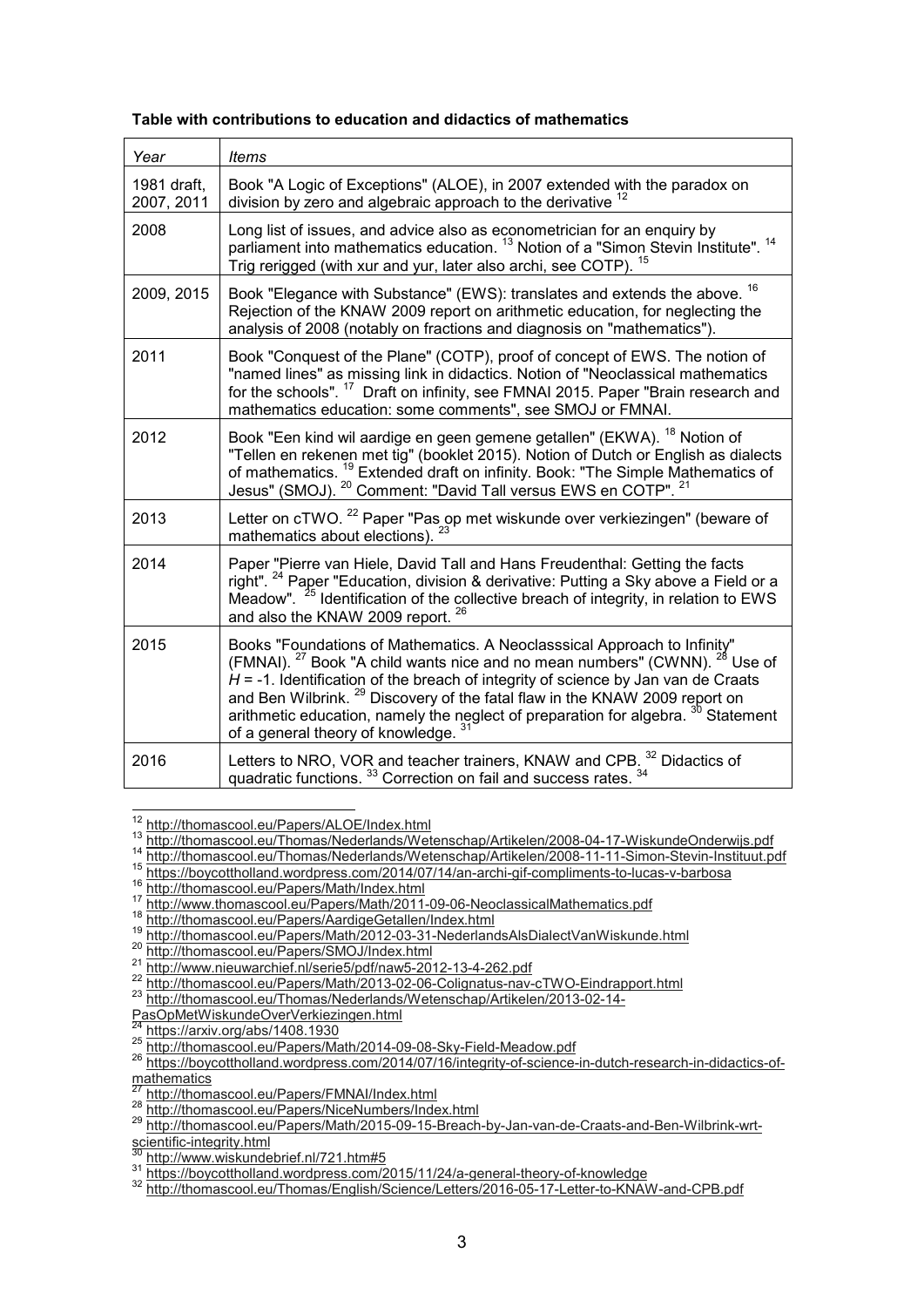## **An invitation to read well**

After the above as prolegomenon, I must insist that people **read well**. Certainly **teachers of mathematics** may be asked to read well. Also, I implore you to keep in mind these points:

- Tolerance is not the same as neclecting issues: http://thomascool.eu/Thomas/English/Science/2016-06-12-Essay-NRC-KHMW.pdf
- I am a decent, kind, modest, understanding and helpful person and I am also a competent econometrician and researcher in mathematics education.<sup>35</sup> My texts like this letter are clear. I only present results that I checked and double checked. I am human and may make mistakes but when there would arise issues then look first at other possible causes than blaming the messenger. Please read EWS. EWS is not my dictate how the world should look like, but is an invitation to think and communicate, and if that were not obvious to start with, then please explain to me why you would think otherwise. Read my work well, instead of jumping to conclusions. **First ask questions** when something would not be clear. Do not expect that I can anticipate all possible confusions, and if I were to try then the book would be 1000 times thicker. A typical reaction of a closed mind is to jump to a conclusion and reject an argument, and not ask questions because the argument has already been rejected. If you reject EWS and would not have questions, perhaps take a course in science methodology and communication (but perhaps not the course given by Arthur Bakker).
- My proposal since 2008 has been a **parliamentarian enquiry** into mathematics education.  $36$  Perhaps you are not at home in economics and then I advise you to schedule more time to study on the relevant theory. <sup>37</sup> Since 2008, **NVvW blocks key information** that would contribute to the decision of parliament to start such an enquiry, see below.
- Since 2008 I document what has been happening. I always try to be a clear and precise as possible in this documentation, so that parliamentarians cannot say that I wasn't.
- The **chronological order** is that I presented my analysis first in 2008 and that subsequently some authors have misrepresented my analysis and attacked my person and started burking my findings. I protest against this maltreatment. My protest is on content and not on person. This noise might create the idea as if I "started", or as if my protest was inaccurate: but check the chronology. Also I have continuously extended the analysis with new points on content, and maltreaters have been neglecting such opportunities for them to resolve their misunderstanding and retract. A recent finding is http://www.wiskundebrief.nl/738.htm#5
- In 2009, I asked professor Martin Goedhart in Groningen whether a (draft of) EWS could be a basis for a thesis. His reply was that it wasn't a thesis. *This had not been my question.* See the email exchange p38-42.  $38$  Goedhart spoke the truth: it wasn't a thesis. But he also breached truth by not replying to the question. Goedhart's implied suggestion was that I would be so simple-minded to think that EWS would be a thesis. Was this only a misunderstanding and bad reading of the question ? No, because he originally replied that he would look whether EWS could be developed into a thesis. Perhaps he had forgotten about this when he finished reading (from June 3 to September 6) ? Or was the non-reply a deliberate and rather horrible way to block further communication ? My reply to Goedhart was that I observed that he was not motivated to look whether EWS could be developed into a thesis. If Goedhart had adopted the frame of mind that I would be simple-minded, then he might think that he needn't answer, and he didn't answer indeed. This exchange was polite but I am rather shocked that a professor in mathematics and science education doesn't read well or uses such horrible way of blockage, and doesn't see the value of EWS anyway.

<sup>&</sup>lt;sup>33</sup> http://www.wiskundebrief.nl/738.htm#5

<sup>34</sup> https://boycottholland.wordpress.com/2016/06/17/success-rate-trade-off-for-students-and-schools

<sup>35</sup> Bakker's reference to social science above should not distract. Econometrics provides empirical mindset and techniques, and the education for teacher provides pedagogy.

http://www.ipetitions.com/petition/tk-onderzoek-wiskundeonderwijs

<sup>37</sup> Wikipedia is a portal and no source. https://en.wikipedia.org/wiki/Political\_economy

https://nl.wikipedia.org/wiki/Parlementaire\_engu%C3%AAte\_naar\_de\_toestand\_in\_fabrieken\_en\_werkpla atsen en http://thomascool.eu/Papers/Drgtpe/Index.html

<sup>38</sup> http://thomascool.eu/Papers/BHRM/2015-10-28-Malconduct-VanBerkel-VanMaanen-Goedhart-LB-VG.pdf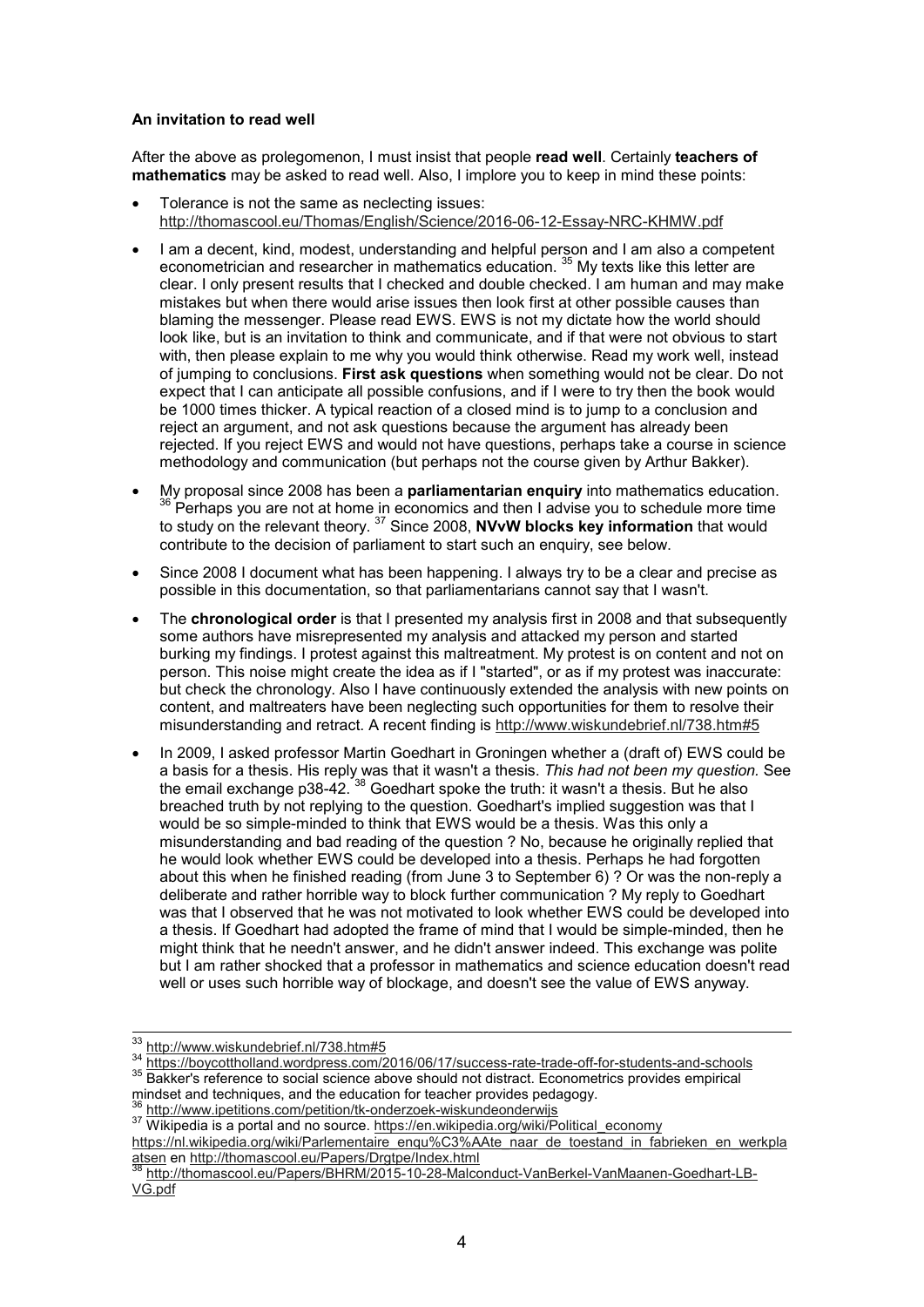• There has been a "math war" between "realistic mathematics education" (RME) and "traditional mathematics education" (TME). I have kept my distance and do not participate in any such war. In my analysis RME and TME are ideologies and not science. Please do not put me in one camp or the other, as "math warriors" perhaps have been doing. 39

The latter RME vs TME math war requires a bit more explanation since I must presume that you and other readers of this letter might not have seen my documentation of 2008-2016.

The KNAW 2009 report on arithmetic education concluded that RME had been introduced into education without evidence. An analogy is the "studiehuis" ("tweede fase"),  $40$  but for RME Freudenthal cs. had done so gradually. RME is an ideology, comparable to astrology or homeopathy. The KNAW report should have concluded that the Freudenthal Institute should not be at a university. I support that conclusion, not because I would have joined TME, but it derives from the position of science. However, the KNAW 2009 report did not state that conclusion. The main cause must be that the authors like chairman Jan Karel Lenstra were not properly trained empirical scientists in mathematics education, see below letter to KNAW and CPB. The KNAW committee might hold that it wasn't their mission to evaluate the Freudenthal Institute, but scientists would be open to such derived conclusions, and at least would have concluded to the advice of such an evaluation.

Please observe that the RME vs TME math war isn't resolved but has gone **underground**. I am not aware of any employee at the Freudenthal Institute (and they employ many people) who has stated and openly accepted the empirical fact that RME has been exposed as a failure indeed. Please observe that the RME ideologues have teamed up with the easy victims in beta fields: the shallow argument is that physics, biology etcetera provide "contexts" while the true reason is that such beta-fields have no knowledge or interest in mathematics education research itself. (At the June 20 event it suddenly wasn't "realistic context" but "authentic context". Another rephrasing of "contexts" is "wiskundige denkactiviteiten", which term confuses thinking and acting. An earlier effort at rephrasing "realistic" was into "realistic as experienced in meaning by the student but which might not be real at all" (paraphrased). RME is strong at rephrasing but weak at acknowledging reality and truth and making real progress.)

Actually, I am not aware of a statement by Arthur Bakker at Freudenthal Institute on the failure of RME. I do not intend to evaluate Bakker's work, but cause for worry is:

- Bakker's background is in mathematics and (also abstract) philosophy, and it is not guaranteed that he has learned to do empirical research even though he "teaches" it.
- Bakker's 2004 thesis <sup>41</sup> was under two adherents of "realistic mathematics education" (RME) Koeno Gravemeijer and Jan de Lange while a third supervisor was experimental psychologist Gellof Kanselaar. Perhaps Kanselaar provided balance – but it leads too far for me to read and evaluate this thesis. Let me mention that pages 5-8 take RME as a foundation, and it is not mentioned that Freudental stole and distorted ideas from Pierre van Hiele and that none of Freudenthal's collaborators protested.
- The Bakx, Bakker, Beijaard (2014) paper referred to above has neither quality nor relevance. I referred to it only on some of its limitations. It kicks in some open doors about "boundary crossing" which really adds nothing, has a small sample *n* = 19 (with 3 who fell between quay and ship), collates mathematics (abstraction) with physics and biology (empirics) because of some "beta" stamp, and has nothing new to contribute w.r.t. the already known bottlenecks for non-academics at academia. The paper looks only at Ph.D. students in some accepted Ph.D. programme, while there must also be other research. The paper neglects EWS. **The authors assume that Freudenthal Institute does research, but the KNAW 2009 report showed that it hadn't.** It doesn't discuss that schools and teachers of mathematics are misinformed by such delusions. The paper serves the phenomenon that academics can claim that they "published a paper" and that it can be included in a "list of publications".

 $\overline{z}$ <sup>39</sup> https://boycottholland.wordpress.com/2016/01/24/graphical-displays-about-the-math-war 40 Interview with Jan Jimkes by Japke-d. Bouma,

http://www.beteronderwijsnederland.nl/files/'Het\_werd\_doorgedrukt'\_Tegen\_het\_Studiehuis.pdf http://www.fi.uu.nl/publicaties/literatuur/6274.pdf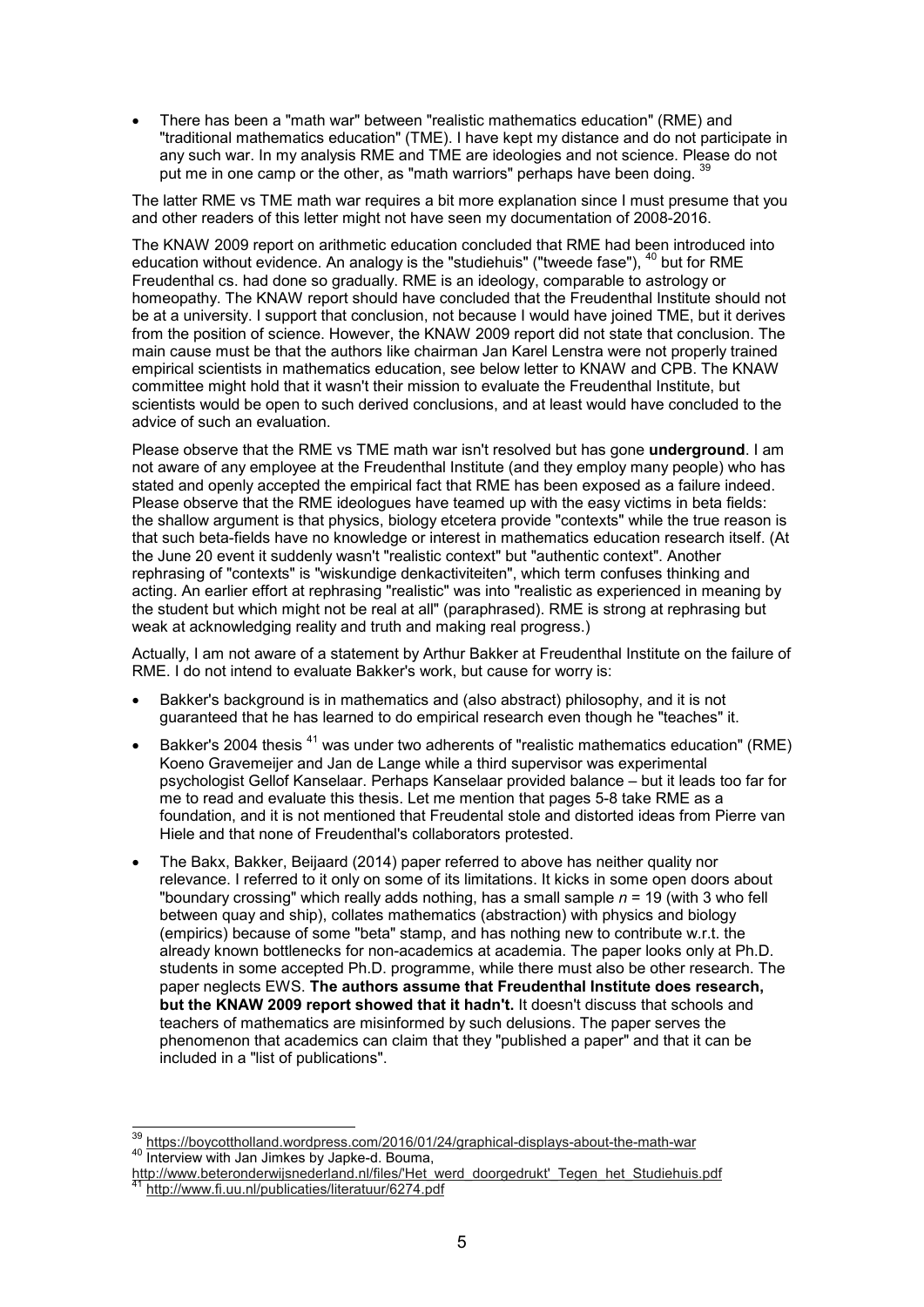• PM. Bakker is also thesis supervisor for Kees Hoogland, who in Euclides misrepresented the autobiography of John Allen Paulos for RME.  $^{47}$  Hoogland refuses to give an English translation (also for Paulos) about the key problematic paragraph. Obviously a thesis supervisor is not responsible for what a Ph.D. student does but such misrepresentation and unwillingness to co-operate is less likely if there are strong conditions on science.

Thus, I am amazed that the "Onderwijs meets onderzoek" event of June 20 2016 had invited Paul Drijvers (Freudenthal Institute) <sup>43</sup> and Arthur Bakker (Freudenthal Institute) as important speakers, and not me, who advises with convincing evidence that Freudenthal Institute should not be at university and that Drijvers should not be professor (and I protest that my protest wasn't looked into). NVvW sent me a certificate of participation that states that NVvW was responsible for organising the event. So let me hold you accountable for its failure and raise the issue of quality control. If you hold that the quality is guaranteed by the involvement of academics, then why don't you ask those about the KNAW report, and why don't you support the advice for a parliamentarian enquiry, that then can also look into the issue why Freudenthal Institute is still at university ?

#### **Talks at a Thai restaurant**

Since the annual meeting of 2015, chairman Swier Garst and I have had three talks in person. Two were dinners at a Thai restaurant, which ambiance enhanced communication. I appreciate that NVvW took care of the bill since my idea was that those talks shouldn't have been necessary. This talking and cost could have been avoided when NVvW had responded better in 2008-2014. A fourth (intermediate) talk floundered at an unfortunate moment when Swier had a double appointment and failed to inform me in time. Given the current sick situation I appreciate it much that Swier was willing to speak with me. I suggested in November 2015 that I would give a presentation of EWS to the full board, yet this invitation apparently has not been accepted.

Similarly for my suggestion in an email January 23 2016 that some members of the board could look into some topics. Notably Michiel Doorman (Freudenthal Institute) wrote a thesis <sup>44</sup> (though perhaps no real thesis) that involved the derivative, and he might look at my suggestion of an algebraic approach to the derivative.  $^{45}$  Wim Caspers (TU Delft) might then look at other points in EWS and the proposal for a Simon Stevin Institute (SSI). It is useful to observe that Jeroen Spandaw who maltreated "Conquest of the Plane" (COTP) (2011) <sup>46</sup> is a colleague of Caspers at TU Delft, so that such a division of attention might be wise. Please observe that EWS and COTP apparently are boycotted at institutes of training of mathematics teachers and the association ELWIER, so that there is a real issue of integrity of science.  $4<sup>7</sup>$ 

Swier has agreed in the Thai restaurant (drinking tea) that it would be relevant to try to set up a working group along the lines of **part** of my research in "*Elegance with Substance*" (EWS) (2009, 2015). **Appendix A** contains my **draft** text of June 5 concerning this consensus between Swier (2016) and me (2008). I can only hope that your board will agree with Swier, and otherwise I repeat my suggestion that the board invites me for a presentation. My suggestion to the board is to study the Appendix (draft) and EWS indeed. A recent result is on the didactics of quadratic functions, see http://www.wiskundebrief.nl/738.htm#5.

I saw Swier again at the convention "Onderwijs meets onderzoek" of June 20 and he told me that he plans this initiative in September 2016, since, in his judgement, the upcoming Summer vacation (Middle July 9, North July 16, South July 23) causes that our fellow teachers will lose interest and stop studying. I do not agree that it is wise to eliminate 2 out of 12 months of thinking, especially when there is more time for this in Summer. He did agree however that the available two months then should be used by the board to have a flying start in September.

It is useful that this working group is initiated. Still, I don't think that such a working group will be very effective without the **other part** of my analysis, namely the advice for an enquiry by parliament. There is some risk in inviting fellow teachers to spend their time on didactics and

 <sup>42</sup> https://boycottholland.wordpress.com/2016/03/26/abuse-of-john-allen-paulos

<sup>43</sup> http://thomascool.eu/Papers/BHRM/2015-10-28-Malconduct-Roorda-Daemen-Drijvers.pdf

http://dspace.library.uu.nl/handle/1874/1727

<sup>45</sup> http://thomascool.eu/Papers/COTP/Index.html

<sup>46</sup> http://thomascool.eu/Papers/COTP/Index.html

<sup>47</sup> http://thomascool.eu/Papers/Math/2016-05-09-Letter-to-VOR-and-Trainers-of-teachers.pdf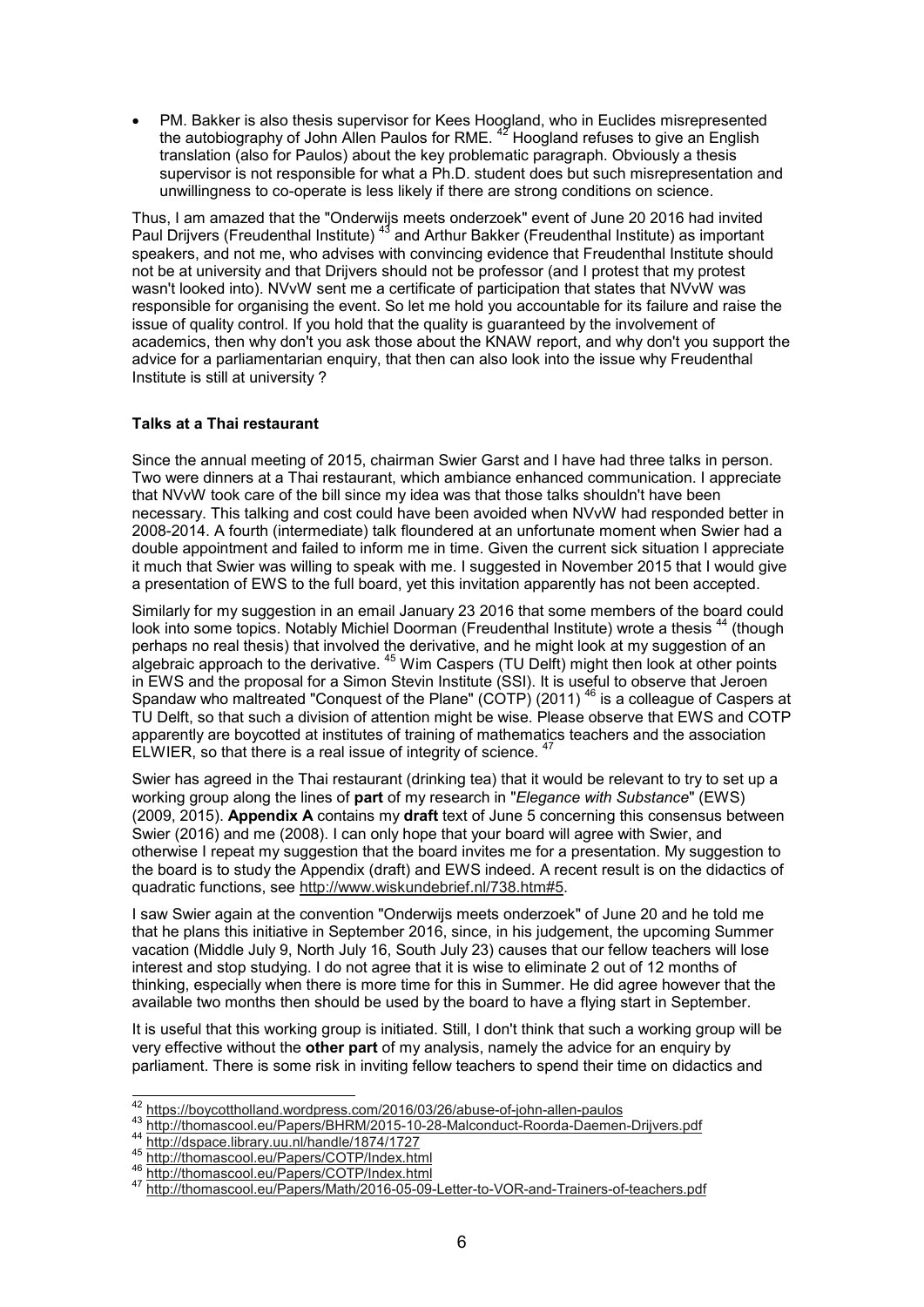research that won't be used. Eventually, having this working group might cause more support for the advice to such a parliamentarian enquiry. But why not say so immediately ? Why assume that our fellow teachers have small frames of mind and cannot see the big picture ? Thus, this letter to you is partly to remind you of these aspects.

## **Red Card for the board, and major reason for it**

Apart from that, I am sorry to say that I must give your board a **Red Card**. This means that I ask you to resign and form a new board with no bias as your board has shown. I do not presume that you will actually hear what I say, and thus I request speaking time at the "rondvraag" in the annual meeting of November 5 2016. It would be best to have this as a full item on the agenda, but then this must be prepared with some committee. Likely you will not agree with such an agenda point and committee, whence I shall propose this in the "rondvraag". The Red Card at least expresses my judgement that you have failed as a board of NVvW over 2015-2016 and that I will say so to the rest of the world. Perhaps I am the only person who thinks so but let history judge. It doesn't mean that you should stop trying to communicate with me, of course. If you would invite me for a presentation then I would still give it. But the card has been given now and I will explain this in the "rondvraag".

A major reason to give you this Red Card is to protect my personal integrity and openness of mind ("onbevangenheid"). I want to live in truth and do not want to contribute to confusion. I document what has been happening since 2008, and this documentation must be clear and precise. My agreement with Swier Garst on **Appendix A** (draft) and **part** of my analysis should not be confused with the lack of progress or blockage on other issues. I do not want to give the impression that I would not be clear on this. NVvW must be fully informed. If parliament later asks questions about this, then I can refer to this letter.

At the "Onderwijs meets onderzoek" event of June 20 2016 at one session I surprised myself (and others) by a flare of indignation, fueled by all maltreatment in NVvW since 2008, also in this present year. <sup>48</sup> It was only a flare, and I immediately apologized for this lack of control, and fortunately it was accepted and the speaker remained unperturbed. With some contemplation I also arrive at the conclusion that I better express the problem and write this letter. I better give this present NVvW board this Red Card, rather than visit the annual convention of 2016 as if there would be no problem (and hopefully not listen to a misrepresenting lecture again  $49$ ).

#### **No proper respect by NVvW since 2008 for my scientific advice since 2008 for a parliamentary enquiry into mathematics education**

As an econometrician (Groningen 1982) (e.g. at the Central Planning Bureau (CPB) 1982-1991) and teacher of mathematics (Leiden 2008), I concluded in 2008 on mathematics education that the best advice was that parliament had an enquiry into mathematics education. <sup>50</sup> <sup>51</sup> "*Elegance* with Substance" repeated this advice for each nation in the world. <sup>52</sup>

I have had no adequate response by the board of NVvW since 2008. I appreciate that the board at that time took the effort to reply, see the 9 lines in point 7 of the collected responses. <sup>53</sup> This response still is inadequate. People should be able to see this inadequacy, certainly now that 8 years of stagnation have passed. I don't mind it when people disagree with me, but please observe that the NVvW boards since 2008 have failed **to ask questions first.**

Teachers (and professors) of mathematics generally have made no study of economics and government. They may grow into management positions and might be able to do well in management up to some degree (say, "director of the Freudenthal Institute"). They might be able to speak with members of parliament and start to think that they know about parliament.

 $\overline{1}$  $^{\rm 48}$  I noticed that Jan Jimkes had a similar experience: "Ik werd zo boos, dat ik besloot al haar onjuiste argumenten op te schrijven." Above interview:

http://www.beteronderwijsnederland.nl/files/'Het\_werd\_doorgedrukt'\_Tegen\_het\_Studiehuis.pdf

<sup>&</sup>lt;sup>49</sup> http://www.wiskundebrief.nl/724.htm#6

<sup>50</sup> http://www.ipetitions.com/petition/tk-onderzoek-wiskundeonderwijs

<sup>51</sup> http://thomascool.eu/Thomas/Nederlands/Wetenschap/Artikelen/2008-04-17-WiskundeOnderwijs.pdf

<sup>52</sup> http://thomascool.eu/Papers/Math/Index.html

<sup>53</sup> http://thomascool.eu/Papers/Math/2009-10-15-Reacties.pdf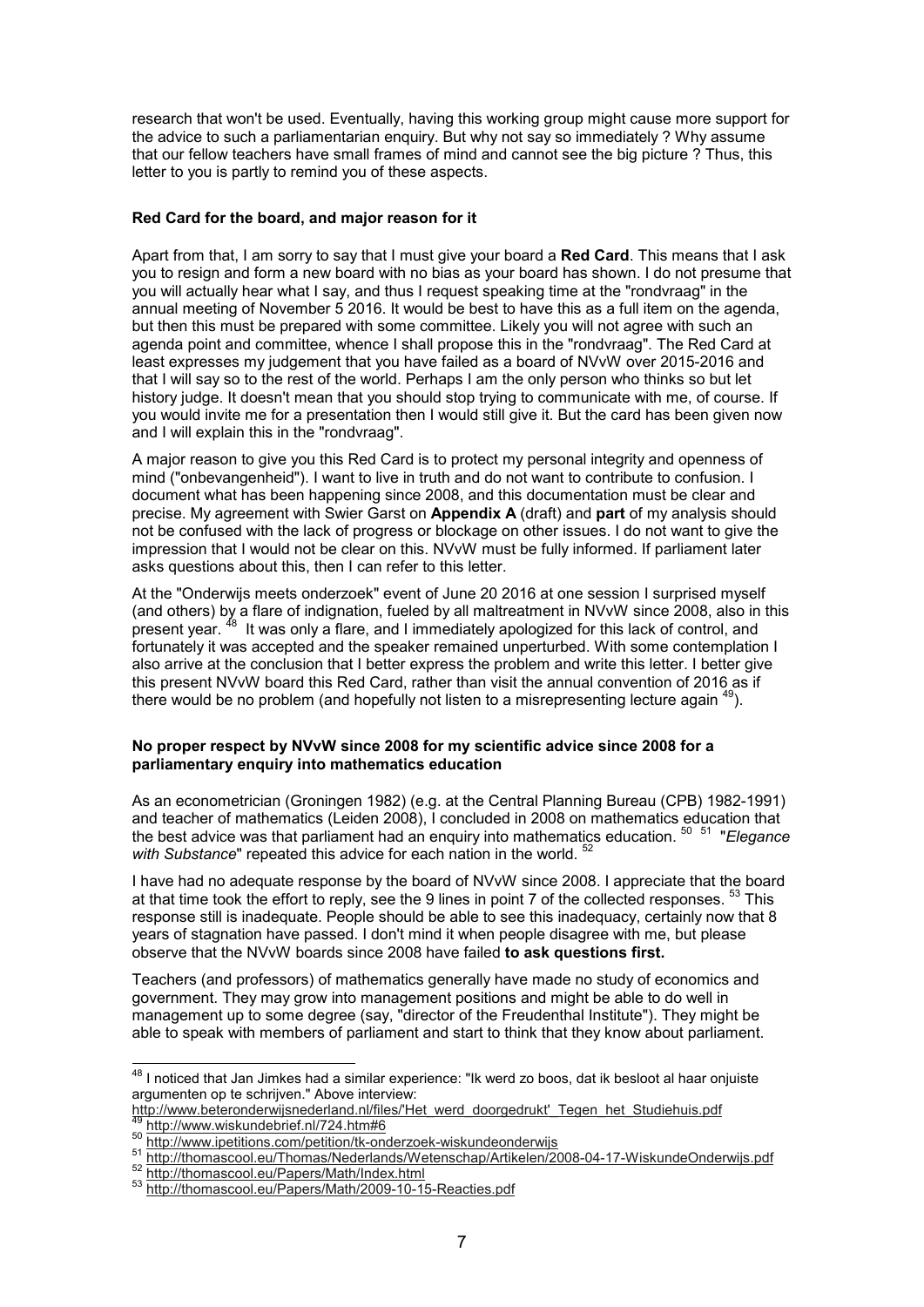Economists who study political economy and the management of the state obviously might also fail miserably (which judgement however requires expertise to judge). However, it is too simple for NVvW to assume that my advice within the realm of the **political economy of mathematics education** can be rejected in the manner as NVvW has been doing.

NVvW does not show proper respect for my competence as a scientist, econometrician and teacher of mathematics. Proper respect is to study the argument, ask questions when you don't understand something (or think that you disagree), and call in other experts even when you agree. Make sure that there is proper discussion. Part of monitoring the discussion might be to look into my background, e.g. also at the Dutch Central Planning Bureau (CPB), see below.

NVvW participates in PWN. PWN hired economists to write a report on the importance of mathematics education for the economy, but failed to introduce me to these fellow-economists. PWN thus is responsible for **blocking communication between economists**, and creates its own bubble of rosy information, and misleads the minister of education. <sup>54</sup>

It is rather impossible to communicate with people who don't read well, who do not show an open mind and who are convinced that they are right. My response to this lack of respect for science has been an exercise in patience. My attitude has been to let time do its work. Everyone can compare the present situation (no parliamentarian enquiry in 2008) with the counterfactual (a parliamentarian enquiry in 2008 and the creation of the Simon Stevin Institute). Now try again for 2016 with the advantage of added documentation.  $^{\rm 55}$  Are we to wait another  $8$  years ?

It is useful to see this also in the light of the recent CPB report "*Kansrijk Onderwijsbeleid*". <sup>56</sup> Earlier, I warned that the combination of CPB and mathematics education was risky. <sup>57</sup> In the present study, the former colleagues neglect the option of the Simon Stevin Institute. The emphasis on "statistical results" neglects the issues of political economy or institutional economics. There is a dangerous cocktail of neglect by NVvW and neglect by KNAW and CPB. See:

http://thomascool.eu/Thomas/English/Science/Letters/2016-05-17-Letter-to-KNAW-and-CPB.pdf

# http://thomascool.eu/Thomas/English/Science/Letters/2016-05-25-Letter-to-KNAW-and-CPBsupplement.pdf

There is a particular other problem with CPB and censorship of science. Overall, I am horrified that Dutch society accepts censorship of science since 1990 by the directorate of the CPB. It is not difficult to verify that this censorship exists, <sup>58</sup> and thus it is not clear why a civilized person would not protect science. There is this grand story about Galileo and the Pope and supposedly Holland is a tolerant country and wouldn't do the same, but Holland does commit censorship of science. My horror concerns the whole of Dutch society, and to my regret there is no evidence that the community of Dutch mathematics education can be excluded, even though this community has had a chance to see work of mine in the for me new area of mathematics education. I do not want to mix needlessly the world of economic advice with the world of mathematics education - though EWS shows where a proper mix exists, namely in the political economy of mathematics education - but there remains the phenomenon that Dutch teachers of mathematics tend to be participants in Dutch society.

I haven't had much time to look at "Kansrijk Onderwijsbeleid" yet. It causes discussion, e.g. about differentiation in primary education (PE). <sup>59</sup> This discussion should not distract. However, it might be useful to mention the following. CPB might be right on this particular issue of differentiation but perhaps for the wrong reasons. <sup>60</sup> I tend to support Henk Boonstra on this issue.  $^{61\ 62}$  When we have differentiation in secundary education (SE) then logic dictates that such would also be useful for PE. A condition for younger children must be that school is close

<sup>&</sup>lt;sup>54</sup> http://www.platformwiskunde.nl/home\_deloitte\_rapport.htm

<sup>55</sup> https://boycottholland.wordpress.com/2015/10/31/the-power-void-in-mathematics-education

<sup>56</sup> http://www.cpb.nl/publicatie/kansrijk-onderwijsbeleid

<sup>57</sup> http://thomascool.eu/Thomas/Nederlands/Wetenschap/Artikelen/2011-07-12-Colignatus-Wiskunde- $CPB.html$ 

<sup>&</sup>lt;sup>58</sup> http://thomascool.eu/Thomas/Nederlands/TPnCPB/NVMC/Verslag.html

<sup>59</sup> http://stukroodvlees.nl/kansrijk-onderwijsbeleid-de-economische-tunnelvisie-van-het-cpb

<sup>60</sup> http://www.volkskrant.nl/opinie/groeperen-van-leerlingen-leidt-wel-tot-betere-prestaties~a4327267

http://thomascool.eu/Papers/Math/2016-03-16-Henk-Boonstra-on-Elementary-School.html

<sup>62</sup> http://henkboonstra.blogspot.nl/2016/06/313-cpb-en-anders-indelen-van-klassen.html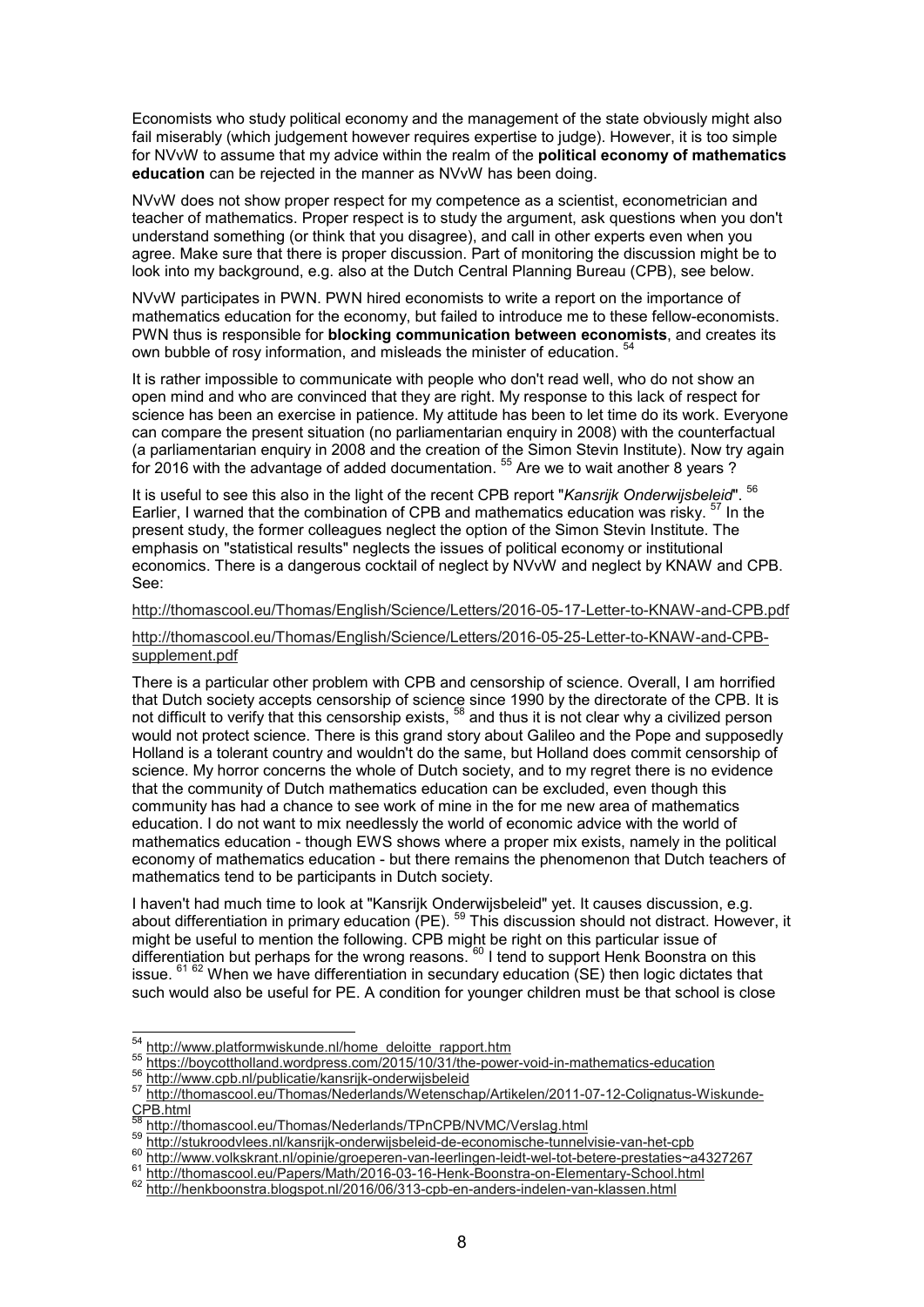at home, and that differentiations must not be rigid.  $^{63}$  The burden of proof is on who doesn't want to differentiate. <sup>64</sup> Don't group pupils of the same level, but group them on learning speed and learning style, because a younger fast pupil might temporarily have the same level as an older slow student but it doesn't help to group these together. Do not take current training of elementary school teachers as the null hypothesis, but first define a standard that must be met. Please observe that all studies on teaching effectiveness are seriously distorted by RME vs TME math wars and psychometricians refusing to study mathematics education, <sup>65</sup> and that it would be important to first restore common sense and science. <sup>66</sup> One of my advices has been that teachers at university also adopt supportive positions at elementary schools, to break down barriers to mutual understanding (academics about schools and pupils, teachers about research). Admittedly, formats must be developed so that this indeed results into support and communication and not increased frustration on both sides.

# **No proper response by NVvW board of issues in 2015-2016**

Over the course of 2015-2016 I have mentioned some issues that would naturally require attention by the NVvW. I may not have alerted the board to all such issues, but I hope that I may presume e.g. that the board reads the WiskundE-brief. The reaction of NVvW board to such issues has been *burking* (Dutch: "doodzwijgen"). For example, there has been no mention of the following in the NVvW Nieuwsbrief (letter to the members) of January, March, May or June. I appreciate it that Swier Garst was willing to speak to me at length but why not pass on the information, and reply on content ? The list of points need not be complete.

- This is a summary of core problems in the education in mathematics and arithmetic: http://thomascool.eu/Papers/AardigeGetallen/2016-04-10-kern-misstanden.pdf
- This is my report that **NVvW is a seriously sick association**: http://thomascool.eu/Papers/AardigeGetallen/2016-03-11-NVVW-is-een-ernstig-ziekevereniging.pdf
- I wrote a long paper that shows that Hans Freudenthal (1905-1990) committed intellectual theft of ideas by Piere van Hiele (1909-2010), and reported on this summarily in November 2015, using a key point of evidence: http://www.wiskundebrief.nl/718.htm#7 Apparently all those researchers on didactics of mathematics who refer to Freudenthal and/or Van Hiele have not been able to spot the abuse. I find this rather shocking on their competence, but can also explain this by the observation that those must have been ideologues and / or mathematicians who don't quite know what empirical science means. This is not ad hominem but a factual observation on competence, and perhaps a contribution to the statistics of the inflow of ideology into Dutch university. What is amazing is the lack of interest when the point is clarified.
- Above message on Freudenthal's fraud got a reply by Henk van der Kooij that was an ad hominem attack on me instead of an argument on content. **Swier Garst had stated to me that he would not accept an ad hominem.** However, as far as I can tell and presuming that Henk is member of NVvW too, Swier did not ask Henk to retract the ad hominem and to substantiate his criticism. See http://thomascool.eu/Papers/AardigeGetallen/2016-03-11-Henk-vd-Kooij-Freudenthal-VanHiele.pdf
- I wrote a longer paper that showed that the KNAW report of 2009 by Jan Karel Lenstra on arithmetic education contained a major flaw that destroyed its main conclusion. Apparently all the "experts" (ideologues) on arithmetic at Freudenthal Institute or association NVORWO or "Volgens Bartjens" / "Panama Post" or "arithmetic co-ordinators" <sup>67</sup> or CITO or the Inspectorate of Education ("Onderwijsinspectie") had not been able to spot that flaw. A summary of November 2015 is at http://www.wiskundebrief.nl/721.htm#5 I am curious why Jan van de Craats of the TME sect did not spot the flaw either, even though Liesbeth van

 $^{63}_{\sim}$  https://boycottholland.wordpress.com/2016/06/19/success-rate-trade-off-ctnd

<sup>64</sup> http://www.volkskrant.nl/opinie/vmbo-ers-niet-gebaat-bij-uitstel-selectie~a4328658

<sup>65</sup> http://thomascool.eu/Papers/Math/2016-05-09-Letter-to-VOR-and-Trainers-of-teachers.pdf

<sup>66</sup> http://thomascool.eu/Papers/NiceNumbers/Index.html

<sup>67</sup> http://thomascool.eu/Papers/AardigeGetallen/2016-03-08-Post-HBO-opleiding-rekencoordinatoren.pdf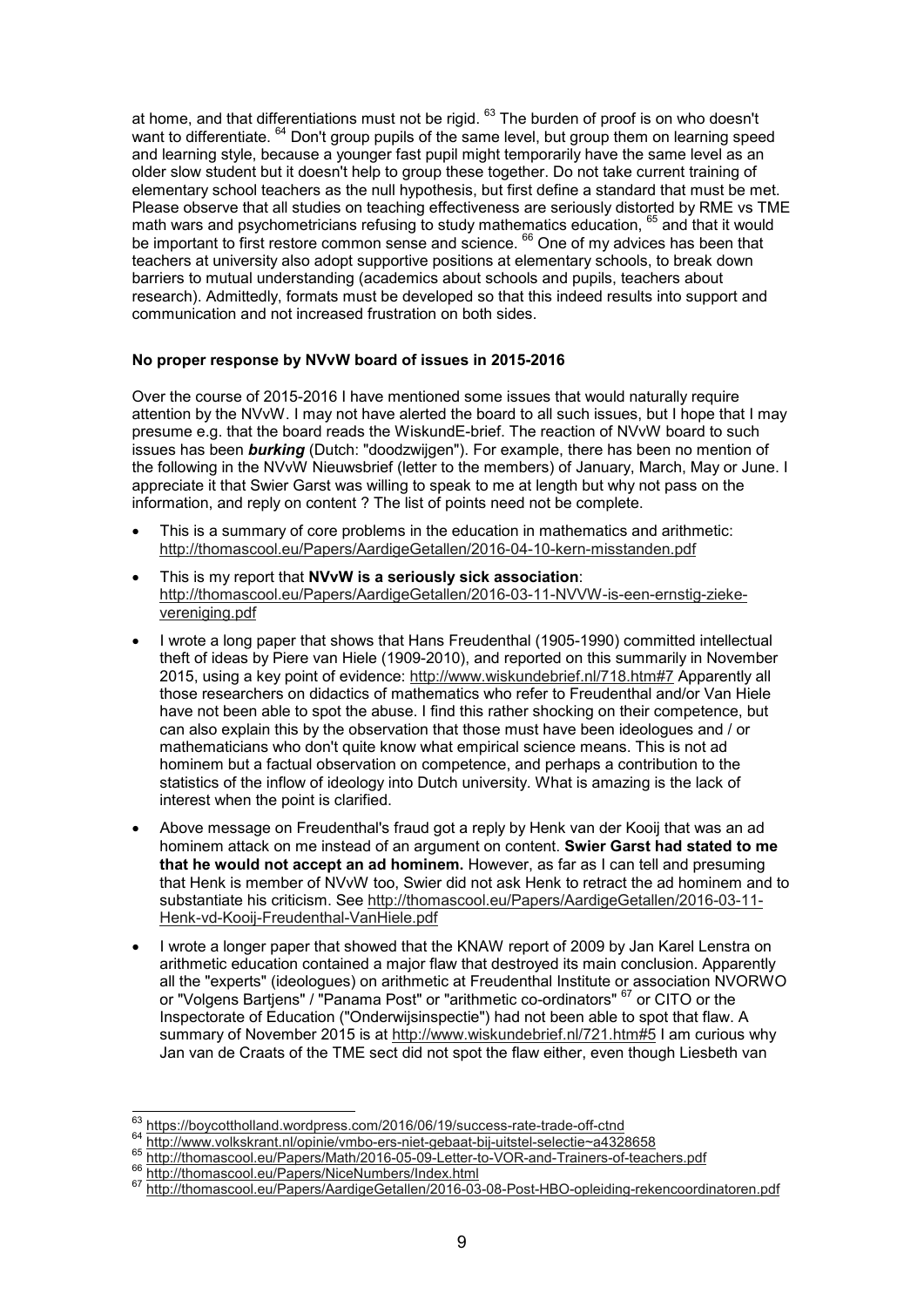der Plas in 2009 provided the criticism before the KNAW report was published. <sup>68</sup> A likely explanation is that KNAW 2009 referred to "empirics" as "statistical papers" and that Jan van de Craats knows neither empirics nor statistics. (Validity is a key issue for statistics, and a single counterexample can destroy a whole battery of tests.) It is also amazing that NVvW itself didn't question these "experts". Why not respond to my finding ?

- The NVvW board had been wrongly advising Parliament and minister about the policy on arithmetic and "rekentoets": http://thomascool.eu/Papers/AardigeGetallen/2016-03-06- NVVW-bestuur-desinformeert-het-parlement-over-het-rekenen.pdf en http://thomascool.eu/Papers/AardigeGetallen/2016-03-12-Brief-aan-TK-cieOCW-onderwijswiskunde-rekenen-rekentoets.pdf
- I clarified that the lecture by Koeno Gravemeijer at the NVvW annual meeting of 2015 was disinformed and selective on economics and biased w.r.t. "realistic mathematics education" (RME). Nobody of the board asked me for further information, given my expertise on this, which is also a pity w.r.t. the Onderwijs2032 confusions. http://www.wiskundebrief.nl/724.htm#6

# **Yellow Card for the board, April 10 2016**

ŧ

On April 20 2016 I gave the NVvW board a **Yellow Card** when:

- My submissions to the NVvW internal internet forum were moved by you to a newly created separate location "archief" where these will generally not be seen by other members of NVvW. The link to these "archief" messages (seven by me, one is by Hans Wisbrun) is: https://www.nvvw.nl/forum#/categories/archief I am fully aware that some seven messages might be more than from the average member, but please observe that my messages might increase in number when people don't read my work well etcetera.
- The board's stated reason was that the 2016 exam finals were approaching and that our colleagues would otherwise not be able to find messages on these. This "reason" does not make sense. CE 2016 got a subdirectory for itself.

I protest to this action as an effort at censorship or burking. My suggestion is that you clarify this to the annual meeting.

Please observe that it is bizarre that also my report that the **NVvW is a seriously sick association** has been hit by this censorship or burking. The report on sickness is answered by making the patient more sick ?

In a democratic society and a professional association, the freedom of expression is crucial to identify problems and to find ways of progress. My texts are civilised and on content and to the point. If some text is problematic, please explain this first on content. One might not like the reports but that is a wholly different issue and no reason to treat them like this. My report on NVvW refers to the **kicking to the death** of soccer linesman Ronald Nieuwenhuizen in 2012. <sup>69</sup> I hope that people understand that it is with good reason that I compare what has been happening in NVvW in 2008-2016 with this deadly hooliganism. Better kicked to death than suffer NVvW. In civil society it aren't goals in soccer that bring improvement, but it are scientific results like EWS and my other books. When the board of NVvW allows these works to be maltreated as has been happening then you don't understand what civil society is.

<sup>68</sup> http://thomascool.eu/Thomas/English/Science/Letters/2016-05-25-Letter-to-KNAW-and-CPBsupplement.pdf

<sup>69</sup> http://www.rtlnieuws.nl/nieuws/binnenland/betaald-voetbal-staat-stil-bij-doodtrappen-grensrechter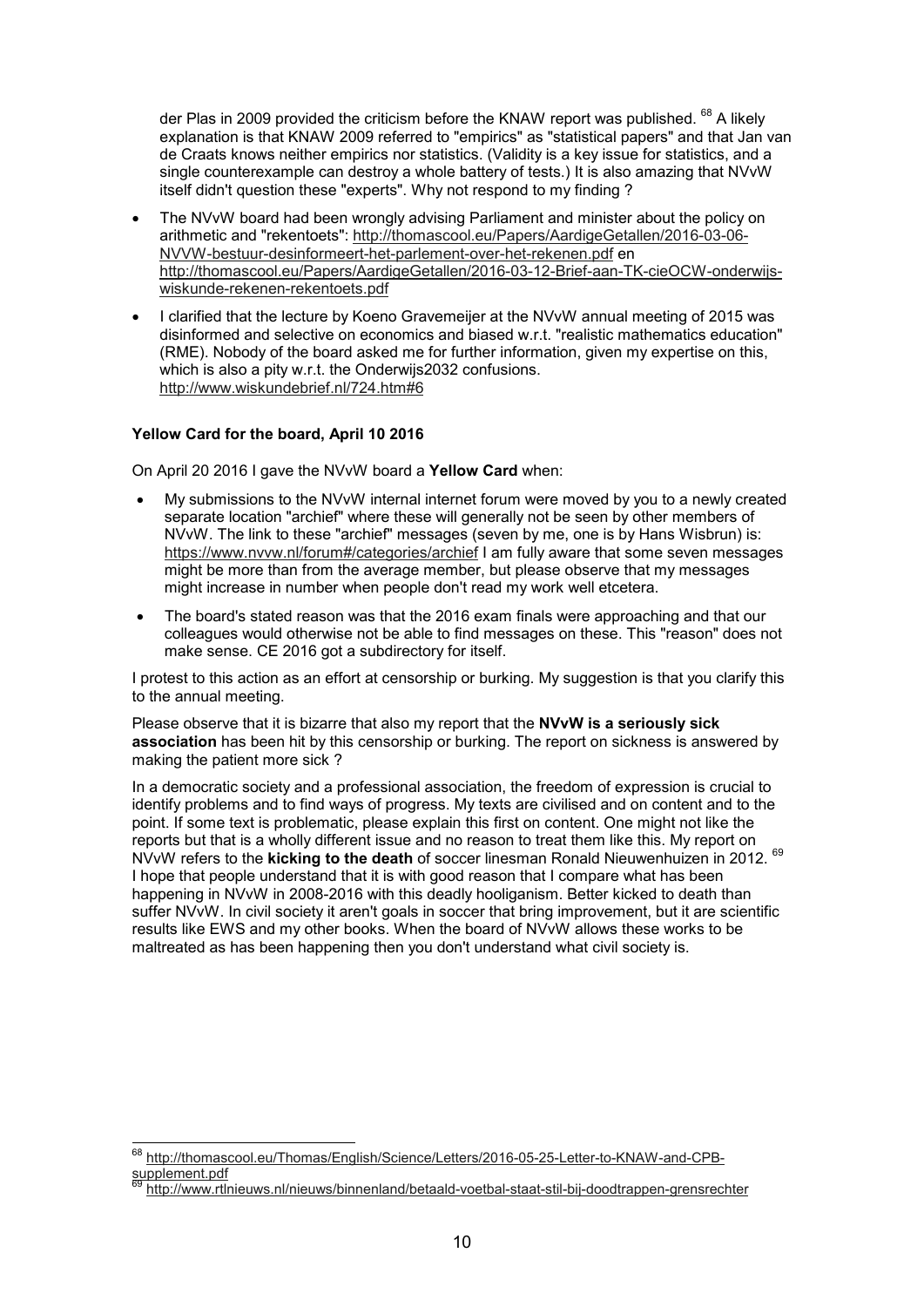# **Red Card for the chief editor of Euclides, May 9 2016**

In May 2016 I gave a Red Card to the new chief editor of Euclides [NCEE] for maltreating two of my submissions to the journal and by not responding to my letter on the censorship w.r.t. my books since 2012. <sup>70</sup>

- The first article concerned the idea to use *H* = -1, thus, to represent -1 with an algebraic symbol, wisely chosen as *H,* like the imaginary number *i*. This appears to allow a key improvement in didactics. [NCEE] rejected the submission by stating that Euclides was meant more for reports on recent developments. This misrepresents that Euclides also looks into didactics. See the paper http://thomascool.eu/Papers/AardigeGetallen/2016-01- 10-negatieve-getallen-breuken-Simon-Stevin-Instituut.pdf and the email exchange http://thomascool.eu/Papers/AardigeGetallen/2016-03-09-Emails-negatieve-getallenbreuken-SSI.pdf
- The second article concerned the Simon Stevin Institute, and here [NCEE] simply did not react to the submission. The paper is: http://thomascool.eu/Papers/AardigeGetallen/2016- 03-03-Het-Simon-Stevin-Instituut.pdf
- In the past, Euclides maltreated my books "*Elegance with Substance*" (2009, 2015) and "*Conquest of the Plane*" (2011) by publishing "reviews" that include ad hominems and misrepresentation and slander. Is it acceptable to refer to "zonderling", "Don Quichote" and "pseudo-mathematics" ? My protest against this abuse caused Euclides since 2012 to boycott new books by me.  $^{71}$  Swier Garst suggested to me that there was a new chief editor [NCEE], and that I try again. This became the following letter, but [NCEE] never replied to this: http://thomascool.eu/Papers/AardigeGetallen/2016-03-10-Email-Euclides-tav-censuurboeken.pdf

This issue is a bit intransparant since there have been other differences of judgement between me and the editors of Euclides in 2016 (see the NVvW forum). E.g. these specific points:

- E.g. Michiel Doorman (Freudenthal Institute) referred in Euclides 91-3 (December 2015) to Hans Freudenthal for the notion of "anti-didactic inversion" while Freudenthal only coined that **phrase** while the original inventor of the notion was Pierre van Hiele, so that Doorman as a scientist should give proper reference. It would be proper for him to also protest against the abuse by Freudenthal. (Technically, Doorman referred to the thesis by Sacha La Bastide – Van Gemert, and then didn't observe that this thesis contains a crucial inconsistency, see my paper on the matter.  $^{72}$ )
- E.g. Kees Hoogland in Euclides 91-5 (March 2016) abused the autobiography by John Allen Paulos for "realistic mathematics education", see https://boycottholland.wordpress.com/2016/03/26/abuse-of-john-allen-paulos

Overall, I refer to names of people because of their publications. I have used the label [NCEE] because the editor has a different function. However, for his background I must refer to his website. <sup>73</sup> I thus realised later that [NCEE] has been the editor of the *Nieuwe Wiskrant,* the no longer existing journal of the Freudenthal Institute that advocated "realistic mathematics education" (RME). This institute better be called "Freudenthal Head in the Clouds Realistic Mathematics Institute" (FHCRMI), for we better get rid of the idea as if Freudenthal knew about mathematics education other than via ideology. This schoolyear-edition 91 of Euclides shows a bias to RME that [NCEE] might not be aware of because of his background. One would want to make amends for this background (otherwise it would look like an ad hominem apart from serious questions about ideology and competence) but my protest was that he did not reply in content to my criticism on content.

<sup>&</sup>lt;sup>70</sup> See point 23 on page 23 of <u>http://thomascool.eu/Papers/Math/2016-05-09-Letter-to-VOR-and-Trainers-</u> of-teachers.pdf

<sup>71</sup> http://thomascool.eu/Papers/AardigeGetallen/2012-06-Gedoe-bij-Euclides.html

<sup>72</sup> https://arxiv.org/abs/1408.1930

<sup>73</sup> http://www.uu.nl/staff/AJGGoris/0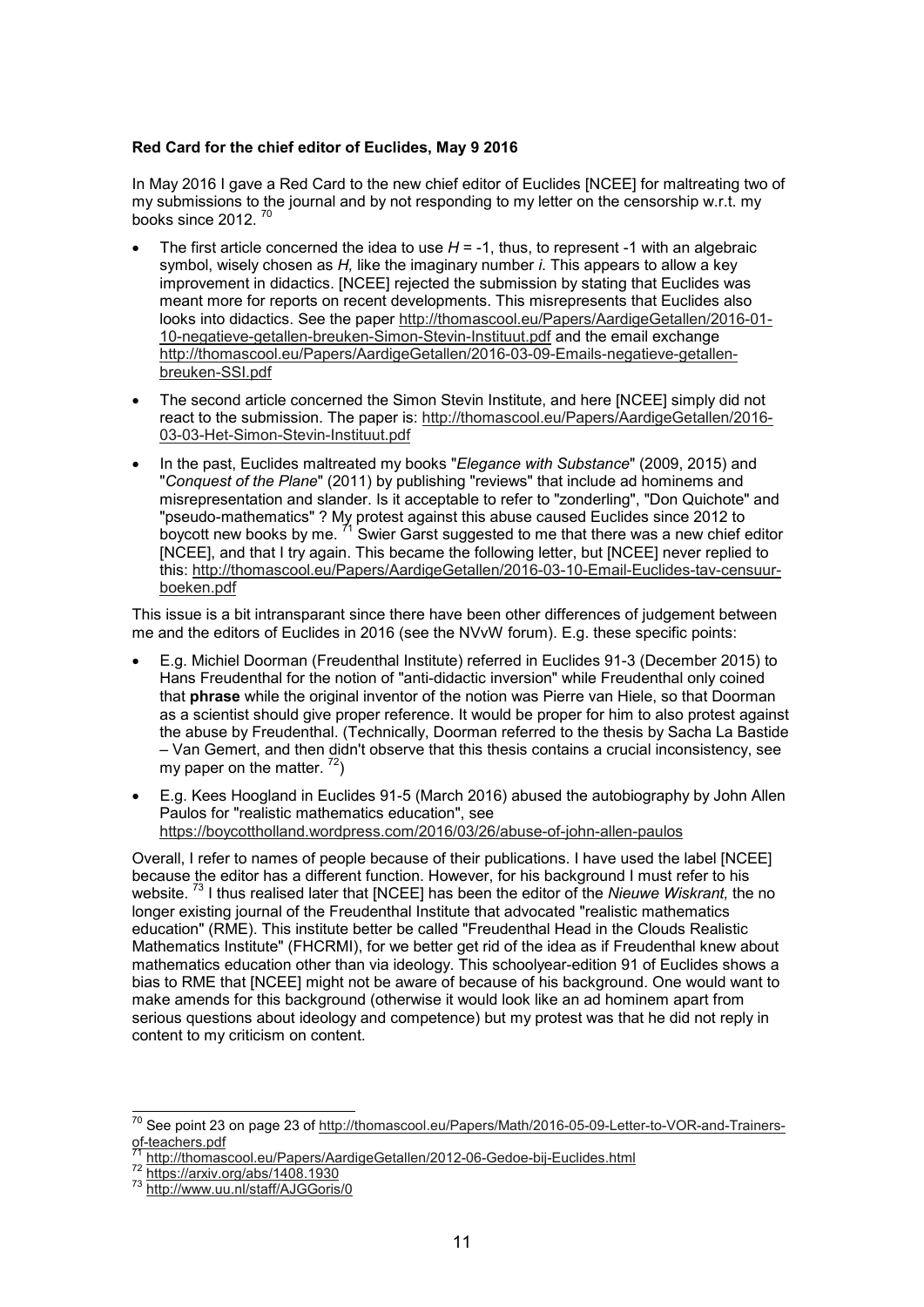#### **NVvW board doesn't act w.r.t. the Red Card for the chief editor of Euclides**

When I informed [NCEE] about this Red Card for him, his reply was correctly that he should leave the field, and his false inference was that he would "therefor" no longer respond to mail by me. See **Appendix B**. [NCEE]'s response is a deliberate misrepresentation and abuse of power.

Obviously I have no power to appoint or dismiss an editor at Euclides. My conclusion that the current editor should be replaced is based upon his performance, and does not mean that I should be blocked from submitting an article. [NCEE] is seriously confused.

The NVvW board knows about this, and doesn't act. I explained the situation to the board in a message of May 10 2016. When I spoke with Swier Garst in the Thai restaurant on May 31 2016 he was reluctant to say anything about this. I took this as a sign that the board wasn't going to act indeed. We might have discussed this in equally aimable fashion as the issue in **Appendix A** but at some moment the sun sets and one has to go home.

#### **Mathematicians fail w.r.t. education as well as they fail w.r.t. elections (Brexit)**

"*Elegance with Substance"* (EWS) explains that mathematicians fail w.r.t. education in the same manner as w.r.t. the global financial crisis  $^{74}$  or the theory of democracy. There is now the example of the referendum on the Brexit of June 23 2016.<sup>75</sup> PM. I nowhere stated that mathematicians are solely responsible. But their role and contribution requires attention.

If NVvW had responded with more respect to my advice of 2008 to have an enquiry by parliament on mathematics education, then also this issue on voting mentioned in EWS would have come to the attention of the Dutch parliament, and so on ...

A key issue is the position of Dutch parliamentarian and former mathematics teacher **Paul van Meenen** (D66). The political party D66 has the "crown jewels" of direct elections of prime minister and mayors, district voting and referenda. These were chosen in 1966 by D66-founder Hans van Mierlo (referenda a bit later) because of infatuation with the USA and JFK, and not because of scientific research. Scientific research shows these "crown jewels" to be less democratic. Could Van Meenen confirm this ? I suppose that NVvW would not tend to explain this to him and parliament too, when in the same room, when the agenda is on another issue. But remember Cato: "Carthaginem delendam esse." It really does not help when Van Meenen would be confirmed in a reputation based upon mathematics and mathematics education, while not mentioning the points of criticism w.r.t. these "crown jewels" of D66.

Officially politicians are responsible for elections, and secondly their advisors on political science, but often the chain of responsibility continues until there is an abstract thinking mathematician who confuses the issues, and often a reconstruction may show that people only follow him or her. See my warning to beware of mathematics for the theory of elections.

The editors of Euclides in 2011 maltreated my submission on the better analysis, though one must study this maltreatment carefully, since mathematicians have created so many confusions here that it might seem outwardly as if Euclides only treated the paper fairly and rejected its publication in Euclides on good grounds.  $<sup>77</sup>$ </sup>

Recently, I discovered that Rob Bosch, member of the editors of Euclides for about 25 years, wrote his thesis on voting theory also under supervision of Jan van de Craats, leading spokesman of the ideology of TME. This must be a mathematics thesis, since I am not aware of study by neither Van de Craats nor Bosch about democracy in reality. There are all kinds of connections here.  $^{78}$  I am happy with all kinds of mathematics and various kinds of connections, but the cumulation of confusion upon confusion is very problematic, especially when people **refuse to answer** to simple and clear questions.

<sup>74</sup> http://www.ams.org/notices/201105/rtx110500699p.pdf

<sup>75</sup> https://boycottholland.wordpress.com/2016/04/22/referenda-tend-to-be-silly-and-dangerous-see-the $rac{b}{76}$   $rac{b}{b}$ 

http://thomascool.eu/Thomas/Nederlands/Wetenschap/Artikelen/2013-02-14-

PasOpMetWiskundeOverVerkiezingen.html

<sup>77</sup> http://thomascool.eu/Thomas/Nederlands/Wetenschap/Artikelen/2008-2011-Euclides-over-ZonderTijdGeenMoraliteit.html

<sup>78</sup> http://thomascool.eu/Papers/Math/2016-03-15-Some-experiences-with-HdS-RB-FvdDS-JvdC.html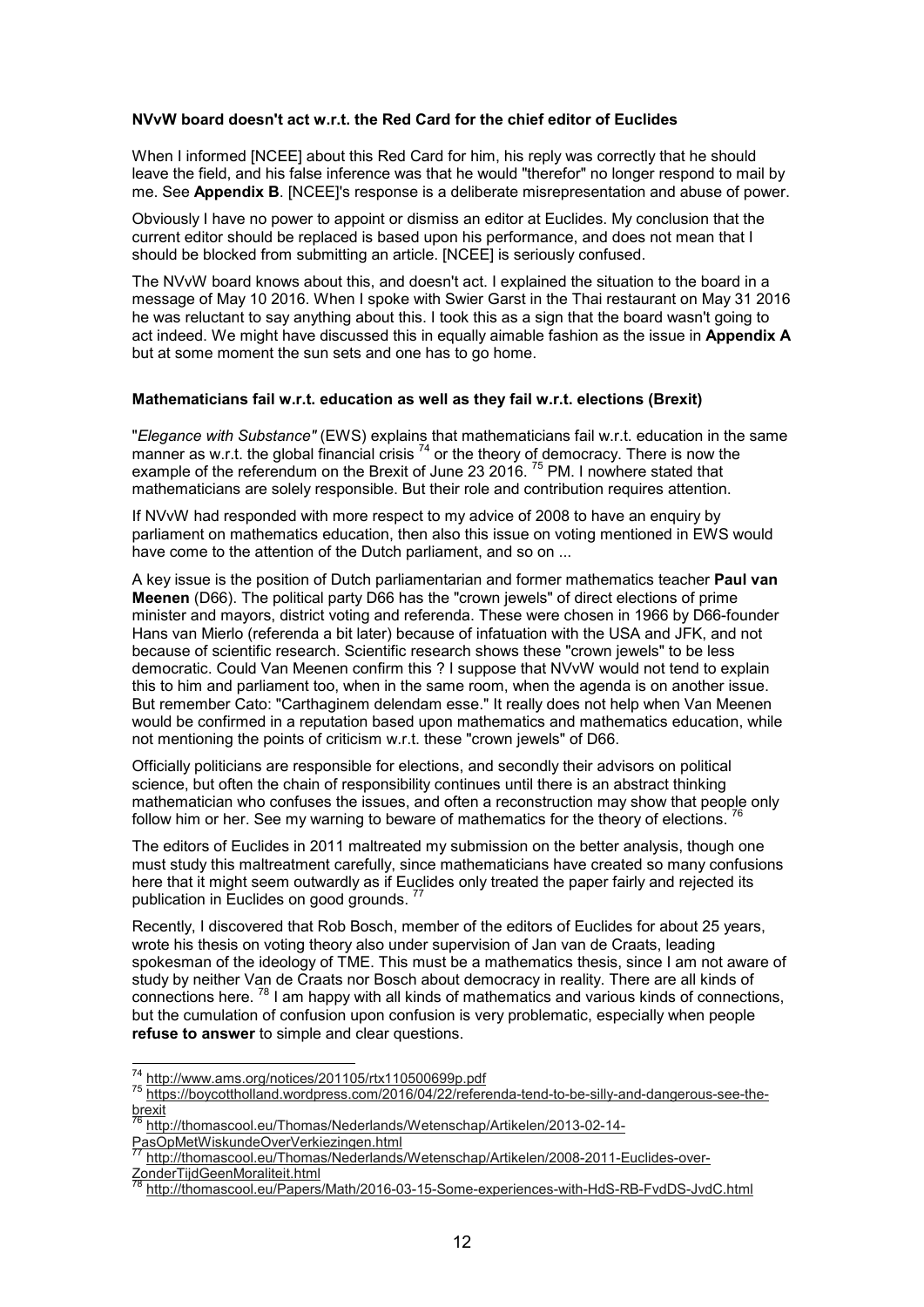Another example is that there is a crucial error on Kennislink.nl, made in 2005 and discovered by me in 2012. It is being made by mathematician Vincent van der Noort, and one can show that he didn't study democracy, but both he and the editors refuse to acknowledge this and repair that error.<sup>79</sup> The chief editor and journalist Sanne Deurloo (Chemistry) might have too much fear for mathematics to puncture the confusion, or the subsequent mathematics editors (Alex van den Brandhof 2012, Marc Seijlhouwer 2013, Arnout Jaspers in 2016) have too little interest in reality and democracy to care about this, or they also are freelancers who have to deal with the opinions of chief editor Deurloo who determines where the money goes. Obviously, when NVvW and Euclides maltreat my work, then Deurloo might get mixed messages about the quality of my work, and she might not develop any respect for my expert judgement that it is important to repair this error. The result: continued desinformation and cynicism about democracy and growing preference for "leadership" (and then there are the semantics about the difference with dictatorship).

Let me quote from my weblog:

- Referenda work only well when there are **two options** only, with a clear-cut *Yes / No* answer. This kind of question occurs only by exception.
- Normal issues have more options and grades of grey. With at least three options, there arises the Condorcet paradox. For such issues, there better be representative government, with a Parliament selected by proportional representation (PR), and which Parliaments uses more complex methods for bargaining and voting – see "*Voting Theory for Democracy*". <sup>80</sup>
- The **pitfall** is that a question might seem to have a clear-cut *Yes / No* answer while it actually has other options and such grades. Check how the Brexit question masks the other options. It often is an issue of political manipulation to reduce a complex issue to seeming simplicity, and to create a situation such that the political leader who drafts the question might argue to have the backing of the people.
- Referenda belong to populism and not to democracy.

In the present case, Scotland now might leave the UK to remain with the EU. One might hold that they should stay with the UK as the decision of their recent referendum, but they might revise their view. In that case, one might argue that both referenda must be redone. In the end, representative government with proportional representation (PR) is much more sensible. A main problem for the UK is that it has district represesentation (DR), and that the question on the referendum on PR was crooked.

I maintain and have proven that NVvW and Euclides have been obstructing the dissemination of both the theory of democracy and criticism about the abuse of mathematics in this area.

# **Conclusion**

I have full respect when someone has another opinion. My books are invitations to think and communicate and research, and not my dictate how things should be. What I protest against are the misrepresentation and burking. When I protest then it is on content and to the point and not ad hominem.

The statement by the NVvW board of 2009 w.r.t. my analysis (point 7 in the collected responses  $82$ ) might be rather a misunderstanding than a misrepresentation. It fails because of insufficient respect, for not asking questions first and for jumping to conclusions. Such attitude is no proper base for neither the burking in 2008-2016 nor the tolerance for the abuse at Euclides.

The core of the Red Card for your current board of NVvW is burking and the effort at censorship (Yellow Card) and the lack of action w.r.t. abuse of power at Euclides and the dismal performance w.r.t. "*Onderwijs meets onderzoek*". I have documented in decent manner that the

 $\overline{a}$ <sup>79</sup> https://vragen.wetenschapsagenda.nl/vraag/hoe-valt-een-wetenschappelijk-kwalijke-fout-opkennislinknl-tav-democratie-te-corrigeren

<sup>80</sup> http://thomascool.eu/Papers/VTFD/Index.html

<sup>81</sup> Mathematics Teaching 222, January 5 2011, http://www.atm.org.uk/Mathematics-Teaching-Journal-Archive/3921, http://thomascool.eu/Papers/VTFD/2010-05-27-Wrt-Referendum-on-PR.html

http://thomascool.eu/Papers/Math/2009-10-15-Reacties.pdf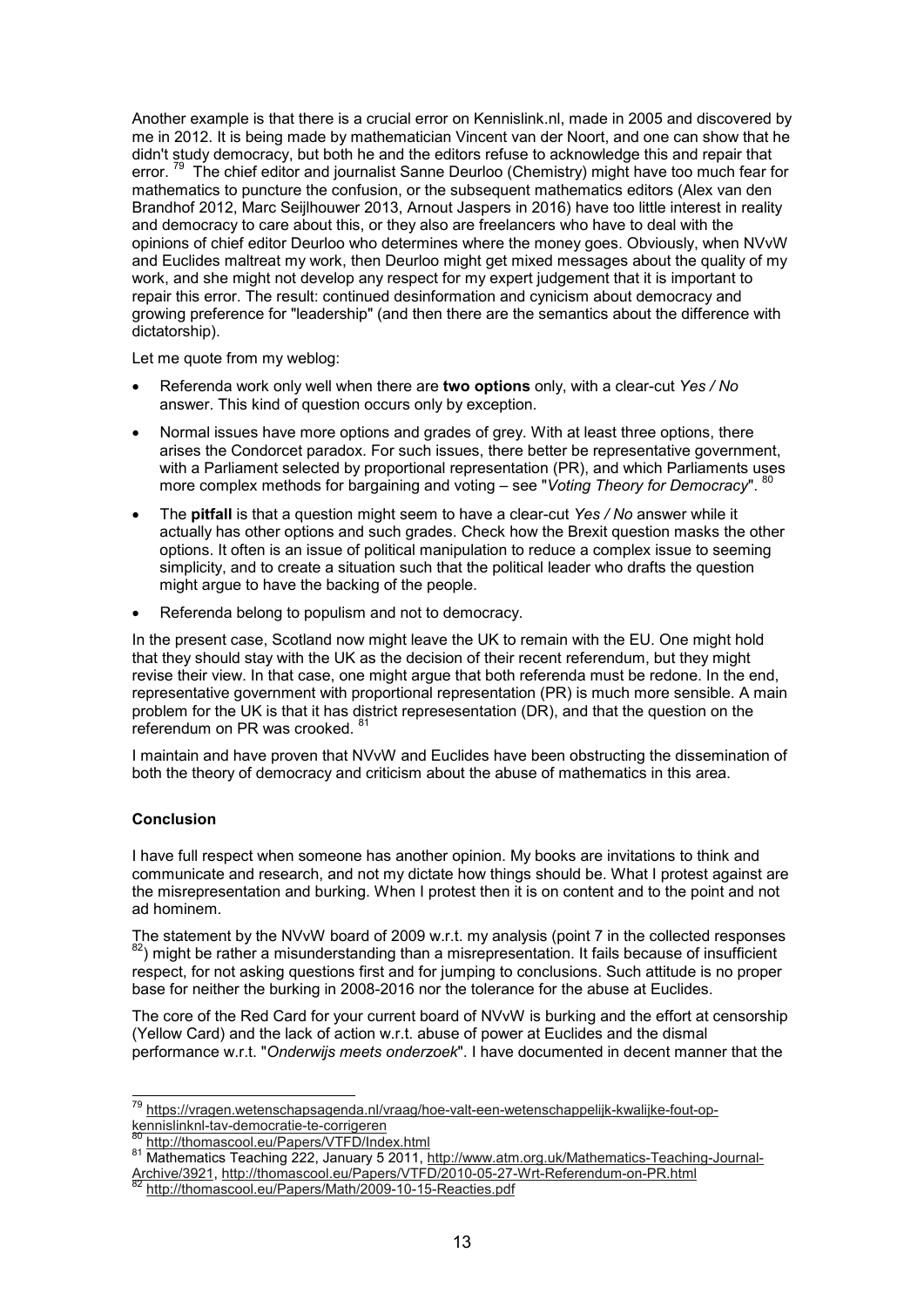NVvW is a seriously sick association, and this message should have had a chance to be heard by others and discussed rather than maltreated as you have chosen.

I suppose that a committee (with decent scientists) would confirm that my approach has been scientifically correct. My problem is that I have no idea who such decent scientists in Holland might be. If those scientists would have been widely available, then the period since 1990 would have looked differently. Instead, when universities speak about scientific integrity, then these are mostly the managers who want to protect the reputation of their institutes rather than protect individual victims. <sup>83</sup> KNAW / LOWI doesn't mind when Jan Karel Lenstra refuses to answer to criticism on his KNAW 2009 report. <sup>84</sup> Lenstra now heads the allocation of the NWO Spinoza prizes. <sup>85</sup> Perhaps NVvW can do a search for decent scientists who then can say what they think about these 2008-2015 and 2015-2016 periods on mathematics education and its research ?

Kind regards,

Thomas Cool / Thomas Colignatus Econometrician (Groningen 1982) and teacher of mathematics (Leiden 2008) **Scheveningen** http://thomascool.eu

 $83$  $^{83}$  https://boycottholland.wordpress.com/2015/11/26/allea-defines-research-integrity-too-narrow<br> $^{84}$  https://powers.com/andre/2004.07.29.Arg J(MAN/J, OWLtow Jon J(arg) Lengths

<sup>&</sup>lt;sup>84</sup> http://www.thomascool.eu/Papers/Math/2014-07-22-Aan-KNAW-LOWI-tav-Jan-Karel-Lenstra.html<br><sup>85</sup> https://boveetthelland.werdpress.com/2012/06/05/the dutch spinaza.prize

https://boycottholland.wordpress.com/2012/06/05/the-dutch-spinoza-prize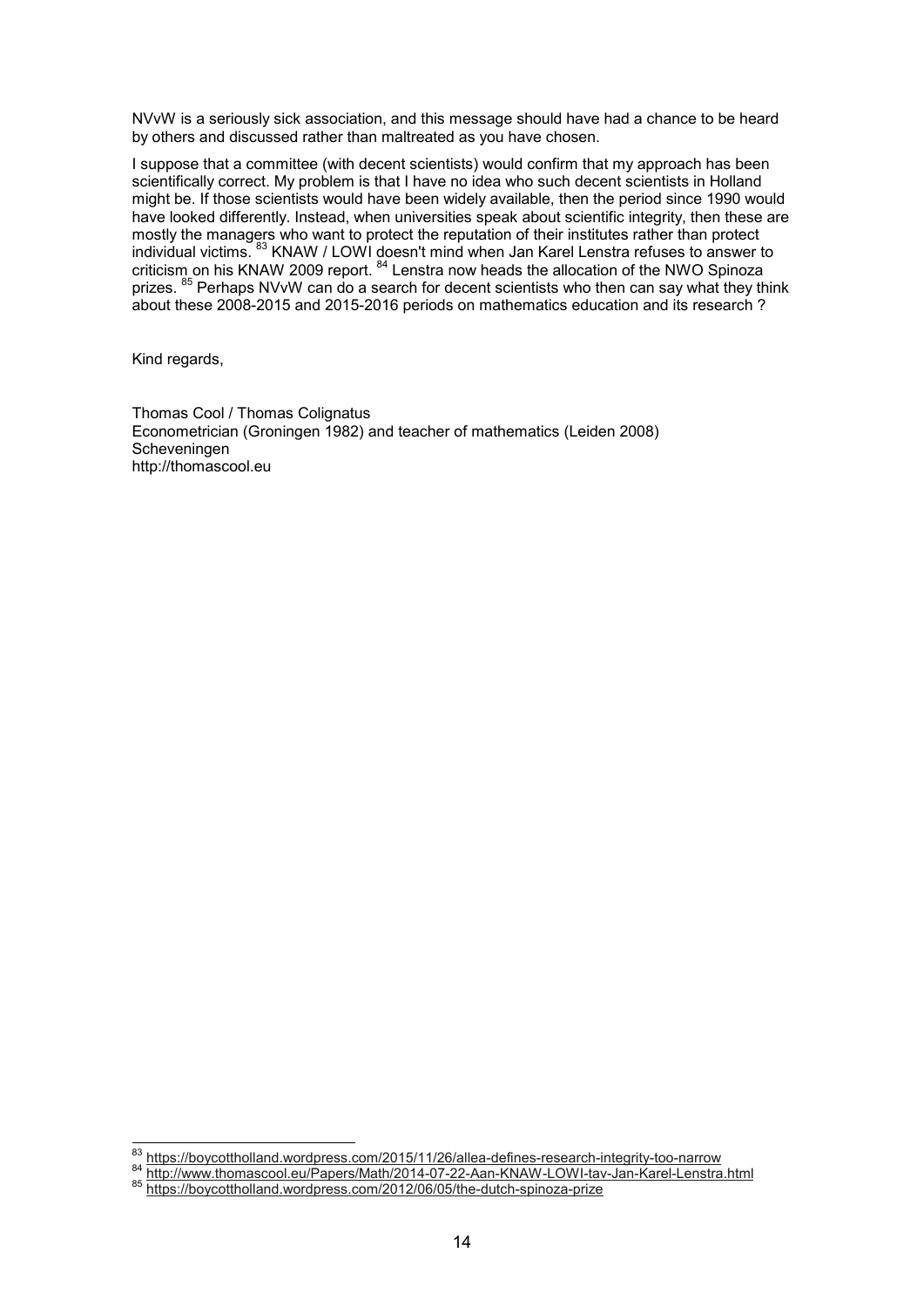# Appendix A. Draft text working group on re-engineering math ed

Date: Sun, 05 Jun 2016 09:59:39 +0200 To: Swier Garst From: Thomas Cool / Thomas Colignatus Subject: Concept-tekst Werkgroep Herontwerp Onderwijs in Wiskunde (HOW)

Dag Swier,

Hieronder en in bijgaand Word document staat een tekstvoorstel voor facebook, WiskundEbrief, nieuwsbrief en t.z.t. de NVvW website.

De relatie tot de werkgroep "Wiskunde voor Morgen" is ietwat problematisch. Ik heb me daarvoor aangemeld, maar geen reactie ontvangen. De NVvW website voor die werkgroep geeft ook geen ledenlijst.

Maar zoals mijn tekstvoorstel luidt kan in gescheiden paden worden begonnen, en kan werkende weg over de overlap worden gesproken. Het beste onderscheid is denkelijk tussen onderzoek en implementatie, maar dan zou ik toch ook deel willen nemen aan het traject ter implementatie.

Met beste groet,

Thomas

=================================

Werkgroep Herontwerp Onderwijs in Wiskunde (Werkgroep HOW)

2016-06-05

Concept-tekst van Thomas Colignatus voor Swier Garst

Het bestuur van de NVvW ondersteunt het denken over vernieuwende didactieken wanneer die een kans hebben om bij leerlingen tot betere kennis, vaardigheden en attitude te leiden. Er zijn minstens twee wijzen van aanpak voor vernieuwing. De eerste aanpak neemt de traditionele stof als uitgangspunt, en zoekt naar betere manieren van uitleg of werkvormen of toetsing. Dit geeft bijvoorbeeld de discussie over de "realistische" versus de "traditionele" didactiek. De NVvW heeft hiervoor een werkgroep "Wiskunde voor Morgen". De tweede aanpak stelt de traditionele stof ter discussie, pleegt een herontwerp, en maakt dan gebruik van de ervaringen uit de eerste methode voor de verdere implementatie. Thomas Colignatus heeft sinds 2008 laten zien dat die tweede aanpak tot soms verrassende inzichten kan leiden. Wellicht is implementatie iets van de verdere toekomst maar het maakt docenten wel alert op mogelijke hobbels en misverstanden bij leerlingen. Is het bijv. denkbaar dat de leerboeken in de toekomst niet alleen spreken over 360 graden of 2 π radialen maar ook over het platte vlak zelf als eenheid voor de hoek, met een boog van 1 draai in het rond ? Het bestuur van de NVvW wil nu een werkgroep "Herontwerp Onderwijs in Wiskunde" (HOW) instellen om deze tweede aanpak te ondersteunen. De bedoeling is dat voorstellen, niet alleen van Colignatus maar ook anderen, worden uitgewerkt, bijv. voor toetsing in onderzoek bij NRO, het maken van voorbeelden van lessen, suggesties voor de leerboeken en computerprogrammatuur, exameneisen, en gevolgen voor het curriculum. Dit kan vrij ingewikkeld worden, omdat veranderingen kunnen cumuleren maar je niet teveel tegelijkertijd wilt veranderen. Belangstellenden worden verzocht zich aan te melden bij de secretaris Kees Garst secretaris at nvvw.nl cc Thomas Colignatus cool at dataweb.nl. Voorbeelden van mogelijke onderwerpen van discussie staan bijvoorbeeld in de boeken van Colignatus: "Elegance with Substance" (2009, 2015), "Conquest of the Plane" (2011), "Een kind wil aardige en geen gemene getallen" (2012), "A child wants nice and no mean numbers" (2015) en "Foundations of Mathematics. A Neoclassical Approach to Infinity" (2015).